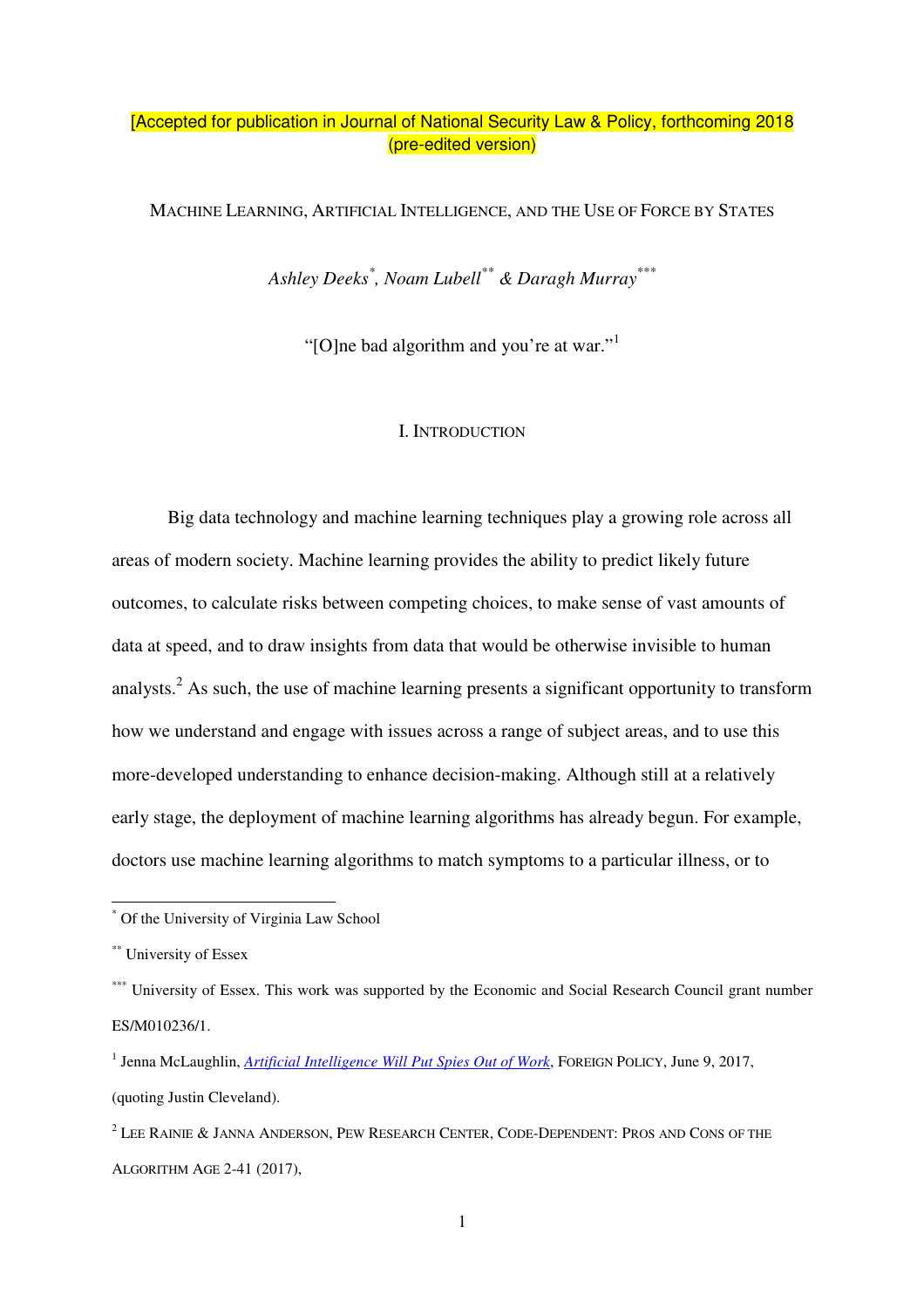identify individuals at risk of developing a particular health condition to target preventive intervention.<sup>3</sup> In a criminal justice context, courts use machine learning algorithms to establish individual risk profiles and to predict the likelihood that a particular individual will re-offend.<sup>4</sup> The private sector uses similar techniques for tasks as diverse as determining credit ratings and targeting advertising.<sup>5</sup>

The advantages that flow from machine learning algorithms mean that it is inevitable that governments will begin to employ them—in one form or another—to help officials decide whether, when, and how to resort to force internationally. In some cases, these algorithms may lead to more accurate and defensible uses of force than we see today; in other cases, states may intentionally abuse these algorithms to engage in acts of aggression, or unintentionally misuse algorithms in ways that lead them to make inferior decisions relating to force. Indeed, it is likely that machine learning techniques are already informing use of force decisions to a greater degree than we appreciate. For many years, intelligence agencies have steadily increased their use of machine learning.<sup>6</sup> Although these current uses are likely to be several steps removed from decision-making at the national leadership level,

5 *See, e.g.*, Bill Hardekopf, *Your Social Media Posts May Soon Affect Your Credit Score*, FORBES, Oct. 23, 2015; Aaron Rieke, *Google was right to get tough on payday loan ads – and now, others should follow suit*, MEDIUM*,*  May 13, 2016.

 3 *See, e.g.*, Daniel Fagella, *7 Applications of Machine Learning in Pharma and Medicine*, TECHEMERGENCE, Jan. 11, 2018.

<sup>4</sup> *See* Wisconsin v. Loomis, 2016 WI 68.

<sup>6</sup> *See, e.g.*, Office of the Director of National Intelligence, *Analysis: Current Research* (listing current research projects, which include a variety of machine learning, artificial intelligence, and big data efforts); David Anderson Q.C., Report of the Bulk Powers Review, para. 8.31(d), Aug. 2016 (quoting MI5 paper stating that the "rapid development of new technologies and data types (e.g. increased automation, machine learning, predictive analytics) hold additional promise").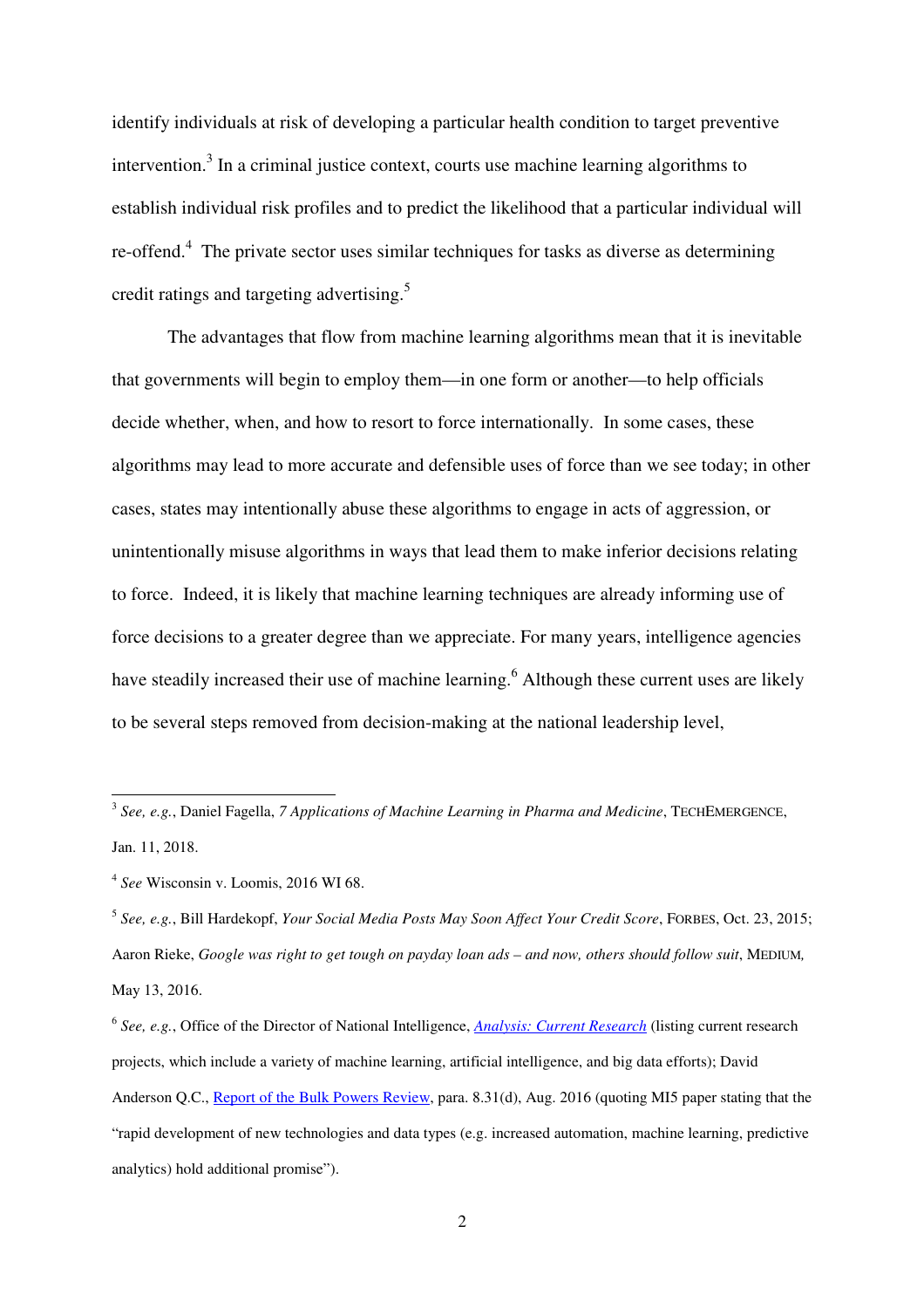intelligence analysis heavily influences use of force decisions.<sup>7</sup> It is likely that machine learning algorithms increasingly will inform this analysis. Despite the significant attention given to machine learning generally in academic writing and public discourse, there has been little analysis of how it may affect war-making decisions, and even less analysis from an international law perspective.

Of course, one should not simply assume that machine learning will give rise to new legal considerations. Indeed, issues relating to new technology may often be resolved by the relatively straightforward application of existing law. With respect to the law on the resort to force, however, there are three areas in which machine learning either raises new challenges or adds significant complexity to existing debates. First, the use of machine learning is likely to lead to the automation of at least some types of self-defense responses. Although some militaries currently deploy automated response systems, these tend to be fixed, defensive systems designed only to react to incoming threats and minimize the harm from those threats.<sup>8</sup> The use of machine learning raises the possibility of automated self-defense systems in a much wider variety of contexts, systems that could draw on the resources of the entire armed forces and possess the capacity to launch counter-attacks. This is a new challenge that scholars have not yet addressed.

Second, the increased use of machine learning-produced analysis in the (human) decision-making process raises questions about the quality and reliability of the analysis, and the level of deference that humans will give to machine learning-produced recommendations (i.e., whether a human will be willing to overrule the machine). These issues are not new in

<sup>&</sup>lt;sup>7</sup> Cite. [Perhaps use the role of intelligence briefings in drone strike decisions.]

<sup>8</sup> *See, e.g.*, Paul Scharre, *Presentation at the United Nations Convention on Certain Conventional Weapons*, p. 3, Apr. 13, 2015,

https://www.unog.ch/80256EDD006B8954/(httpAssets)/98B8F054634E0C7EC1257E2F005759B0/\$file/Scharr e+presentation+text.pdf.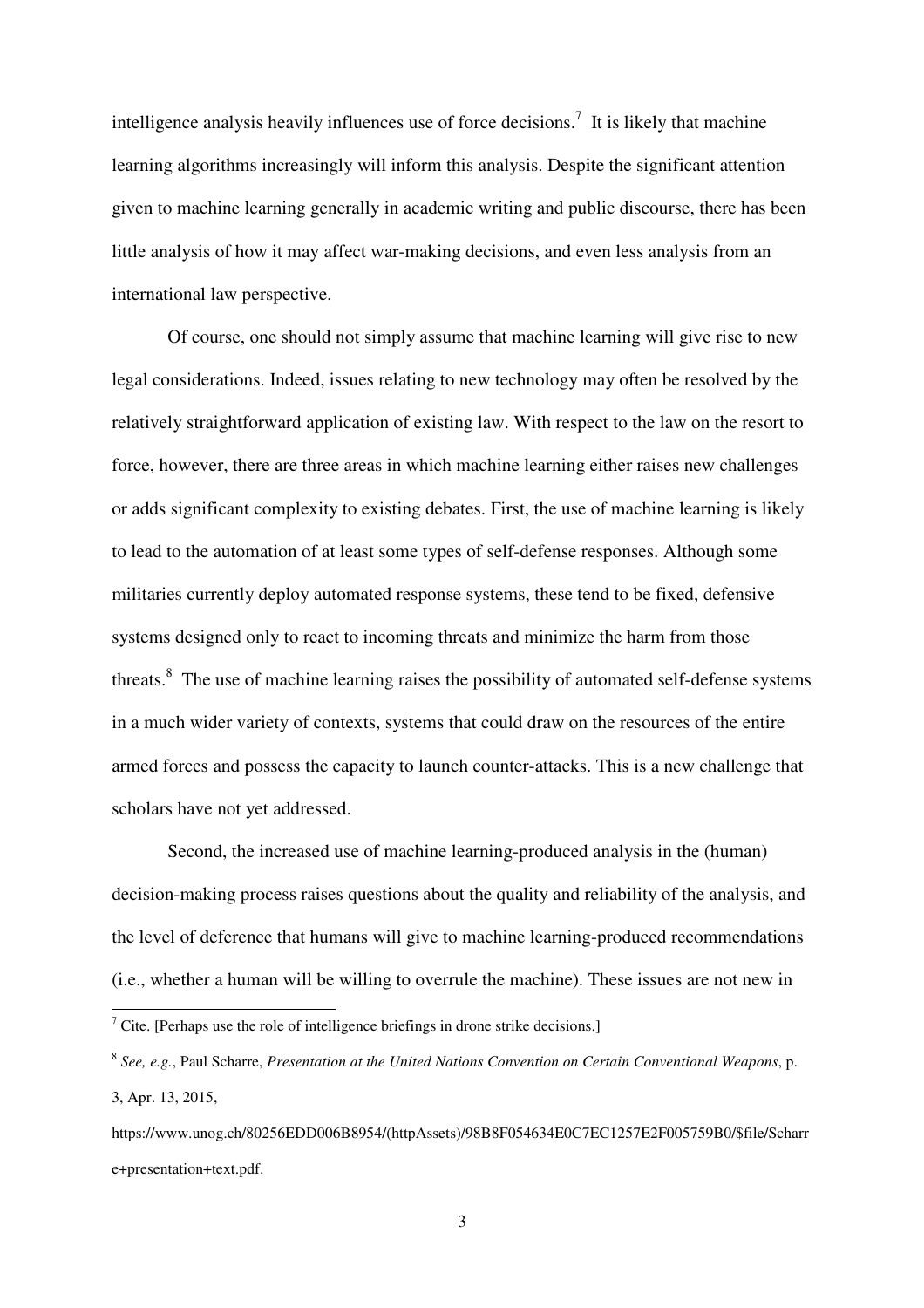and of themselves – questions about the reliability of intelligence sources and the weight to give to a particular recommendation have long existed – but, as we show herein, machine learning techniques raise new questions and add layers of complexity to existing debates.

Third, discussions regarding machine learning inevitably give rise to questions about the explainability and transparency of the decision-making process. On the one hand, the nature of machine learning means that the reasons underpinning a machine's particular recommendation or exercise of automated decision-making may not be transparent or explainable. While a lack of public-facing transparency regarding use of force decisions is not new, at issue here is the quality and interrogability of the recommendation that the machine produces for the decision maker. The state may therefore not only be unwilling to explain the reasons behind a particular course of action it takes, it may be unable to do so. On the other hand, if a state can program an algorithm to explain its recommendations, this may actually increase a state's ability to explain the rationale underpinning its decision to use force. In this context, machine learning again adds complexity to existing debates.

This essay's goal is to draw attention to current and near future developments that may have profound implications for international law, and to present a blueprint for the necessary analysis. More specifically, this essay seeks to identify the most likely ways in which states will begin to employ machine learning algorithms to guide their decisions about when and how to use force, to identify legal challenges raised by use of force-related algorithms, and to recommend prophylactic measures for states as they begin to employ these tools.

Part II sets out specific scenarios in which it seems likely that states will employ machine learning tools in the use of force context. Part III then explores the challenges that states are likely to confront when developing and deploying machine learning algorithms in this context, and identifies some initial ways in which states could address these challenges.

4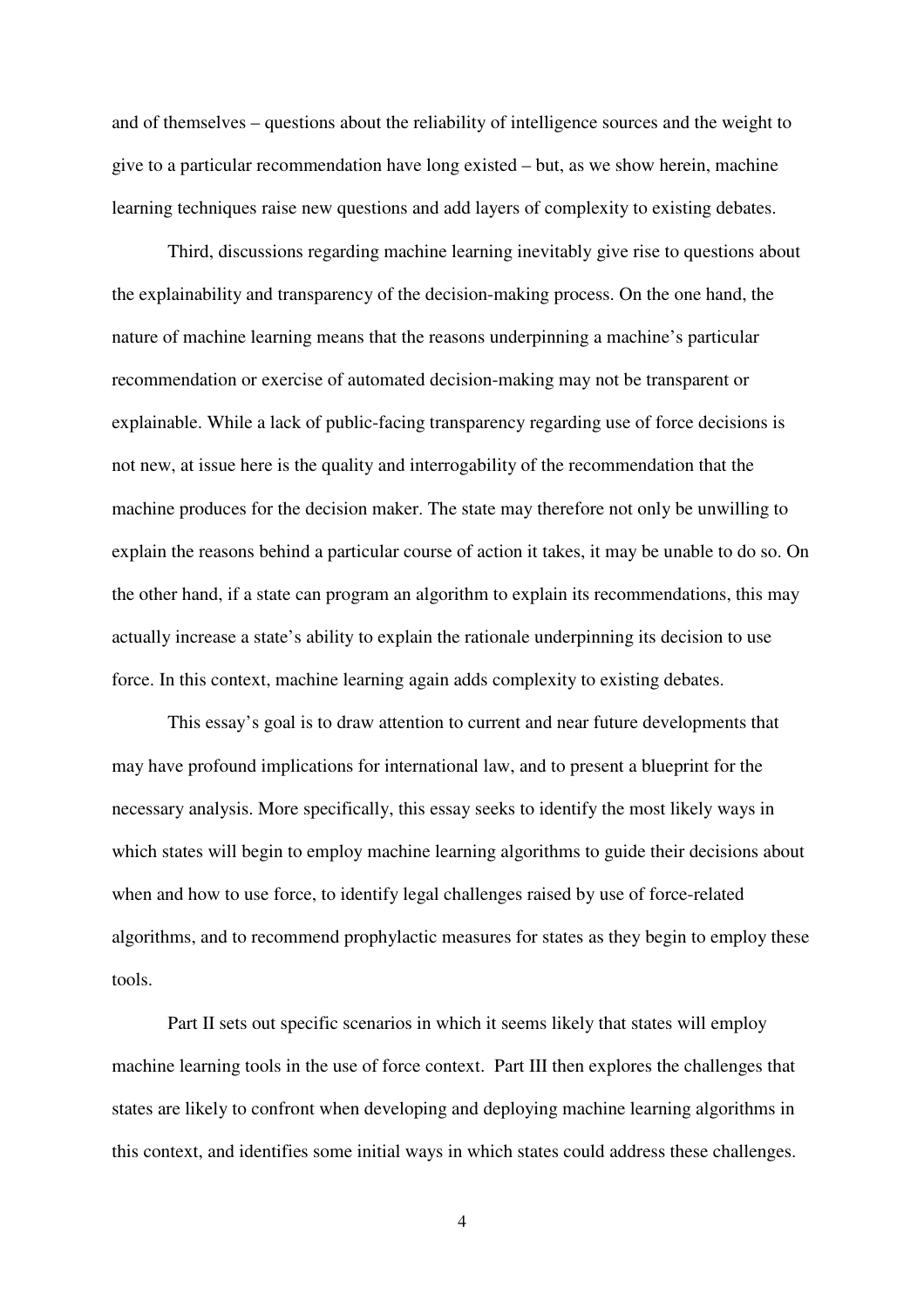In use of force decisions, the divide between policy and legal doctrine is often disputed. Some may consider aspects of this essay to be matters of policy, while others may consider those same aspects to be matters of legal obligation. The purpose of the essay is not to resolve those debates, but rather to focus on emerging concepts and challenges that states should consider whenever artificial intelligence plays an influential role in their decisions to use force, in light of the international legal framework.

#### II. RESORT TO FORCE SCENARIOS

States must make a variety of calculations when confronted with a decision about whether to use force against or inside another state. The UN Charter provides that states may lawfully use force in self-defense if an armed attack occurs.<sup>9</sup> This means that a state that fears that it is likely to be the subject of an armed attack will urgently want to understand how likely it is that the threatened attack will manifest in actual violence. Equally, a state subject to an armed attack will seek to understand which actor attacked it, whether it appears necessary to use force in response to that attack, and whether its response would be proportionate.<sup>10</sup> In situations such as these, it appears increasingly likely that states will seek to use machine learning technology to strengthen their decision-making processes, both in a traditional reactive sense and in a predictive context. War-gaming exercises provide a straightforward example that demonstrates the potential utility of machine learning.<sup>11</sup> These exercises currently rely on a form of role-playing of adversaries, and could further be

 $9$  UN Charter Art. 51. Under customary international law, acts of self-defense must be both necessary and proportional. Military and Paramilitary Activities in and Against Nicaragua, Nicaragua v. United States, Merits, [1986] ICJ Rep. 14, para. 176.

<sup>&</sup>lt;sup>10</sup> NOAM LUBELL, EXTRATERRITORIAL USE OF FORCE AGAINST NON-STATE ACTORS (2010), chapter 2.  $11$  Cite.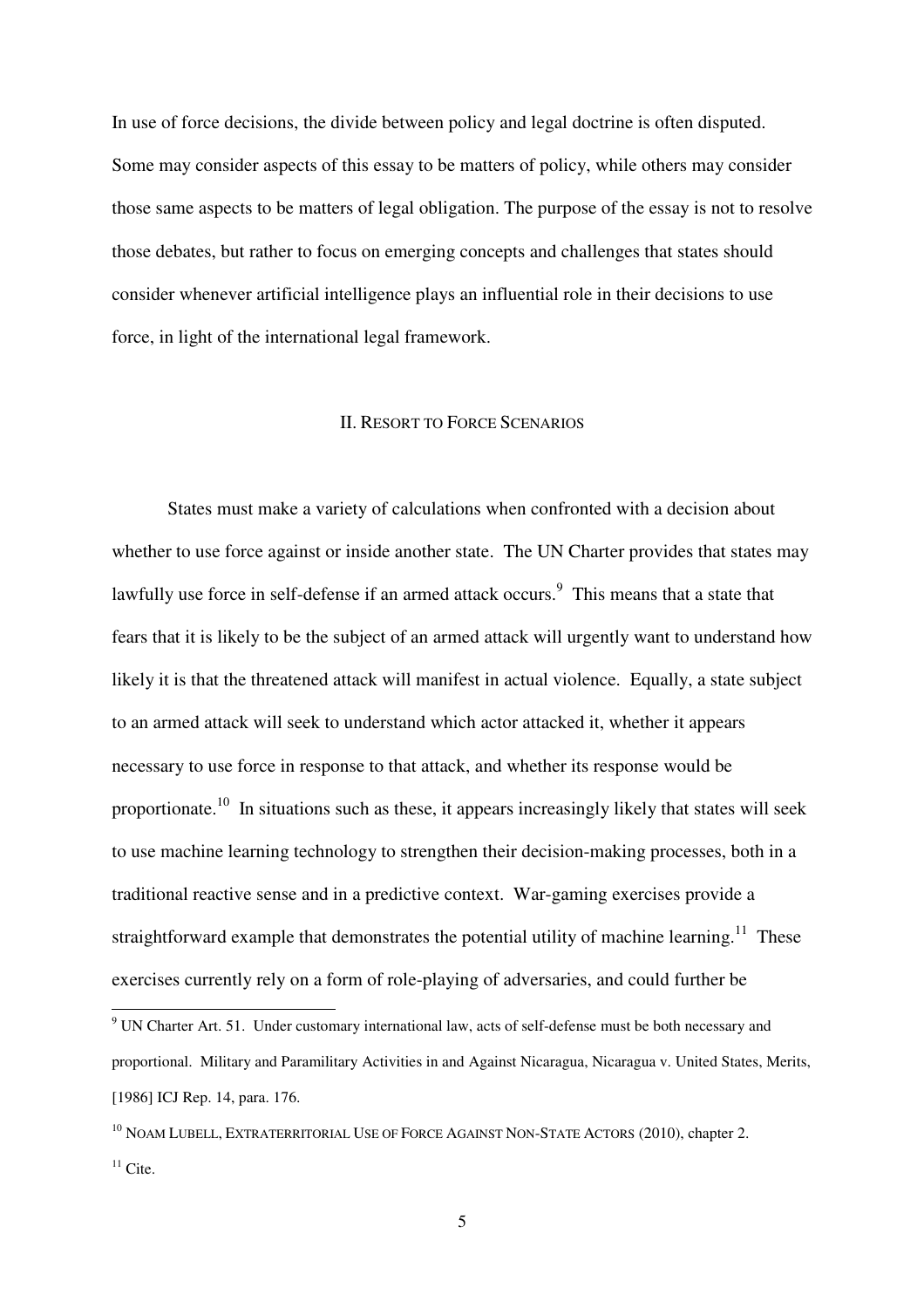enhanced and transformed by machine learning systems that are able to provide modelling and simulations based on advanced analysis of capabilities and behaviour patterns, and thus provide a more accurate tool for assessing the flow of events.

Beyond these general use of force inquiries, there are two other contexts in which machine learning might come into play. The first context is in cyber operations: states may begin to produce and rely on machine learning-driven algorithms that allow them to defend against cyber attacks at the speed of light, in what may come to look like automatic selfdefense. The second context is somewhat novel, but is likely to represent an emerging threat. It is possible that states and nonstate actors may use machine learning to forge messages such as video commands ordering an attack or retreat, statements by politicians, or threats of war—in order to gain an advantage in the context of both the resort to force and the conduct of armed conflict.<sup>12</sup> By employing sophisticated video and audio forgeries enhanced by recent advances in machine learning, an actor may attempt to manipulate the target state's chain of command or public opinion. This possibility raises a number of new challenges, and brings into play several rules of international law, but is distinct from the self-defense framework on which this essay focuses, so we do not discuss it further herein.

## *A. Informing the Exercise of Self-Defense*

 $\overline{a}$ 

States may use machine learning to help them decide when to act in self-defense. There is a longstanding debate about whether and when it is permissible to use force before

<sup>12</sup> *See* Sven Charleer, *Family fun with deepfakes. Or how I got my wife on the tonight show*, MEDIUM, Feb. 2, 2018; Jon Christian, *Experts fear face swapping tech could start an international showdown*, THE OUTLINE, Feb. 1, 2018.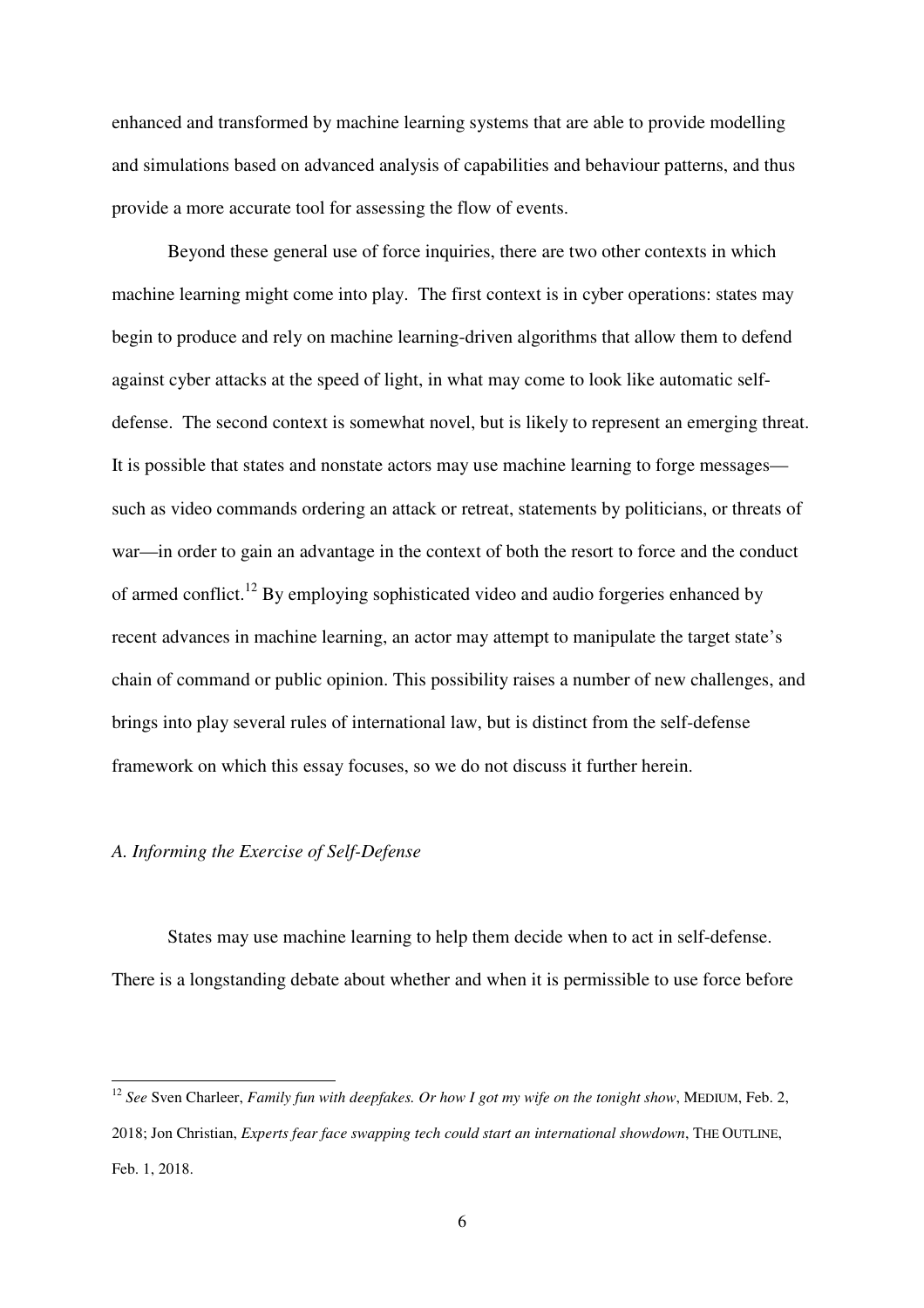an armed attack is actually completed.<sup>13</sup> A variety of states and scholars accept that a state may act in situations in which the attack has not yet occurred,  $14$  but where the need to respond is "instant, overwhelming, and leaving no choice of means, and no moment for deliberation."<sup>15</sup> Others go further, arguing that in some contexts it may be appropriate for a state to act to prevent a particular, tangible, and serious threat from turning into an armed attack, even if the attack is not imminent.<sup>16</sup> Some have referred to the permissibility of acting in the "last feasible window of opportunity" before the attack occurs, particularly when the threat is posed by cyber operations or weapons of mass destruction.<sup>17</sup>

As a result, it is critical for a state to reasonably assess when an armed attack is imminent. Machine learning may help a state assess the statistical likelihood that certain preattack activities by another state will develop into an actual attack, and help a state assess the

 $\overline{a}$ 

<sup>14</sup> Christopher Greenwood, *International Law and the Pre-Emptive Use of Force: Afghanistan, al Qaida, and Iraq*, 4 SAN DIEGO J. INT'L L. 14-15 (2003) (listing Franck, Waldock, Fitzmaurice, Bowett, and others as supporting anticipatory self-defense).

<sup>15</sup> Letter from Daniel Webster, U.S. Secretary of State, to Lord Ashburton, British Plenipotentiary (Aug. 6, 1842), *quoted in* II JOHN BASSETT MOORE, A DIGEST OF INTERNATIONAL LAW (1906), § 217, at 412. <sup>16</sup> *See* Ashley Deeks, *Taming the Doctrine of Pre-Emption*, *in* THE OXFORD HANDBOOK OF THE USE OF FORCE IN INTERNATIONAL LAW 666-67 (Marc Weller ed., 2015) (discussing literature and state practice supportive of pre-emptive self-defense); Noam Lubell, *The Problem of Imminence in an Uncertain World*, *in* THE OXFORD HANDBOOK OF THE USE OF FORCE IN INTERNATIONAL LAW 697, 702 (Marc Weller ed., 2015) (discussing arguments for and against expanding the traditional concept of imminence).

<sup>17</sup> *Cf.* MICHAEL SCHMITT, ED., TALLINN MANUAL 2.0 ON THE INTERNATIONAL LAW APPLICABLE TO CYBER OPERATIONS, Rule 73 at 351 (citing "last feasible window of opportunity" favorably in the cyber context).

<sup>13</sup> *Compare* DEREK BOWETT, SELF-DEFENCE IN INTERNATIONAL LAW 191-92 (1958), *with* IAN BROWNLIE, INTERNATIONAL LAW AND THE USE OF FORCE BY STATES 275-78 (1963); Sean Murphy, *The Doctrine of Preemptive Self-Defense*, 50 VILL. L. REV. 699, 703 (2005).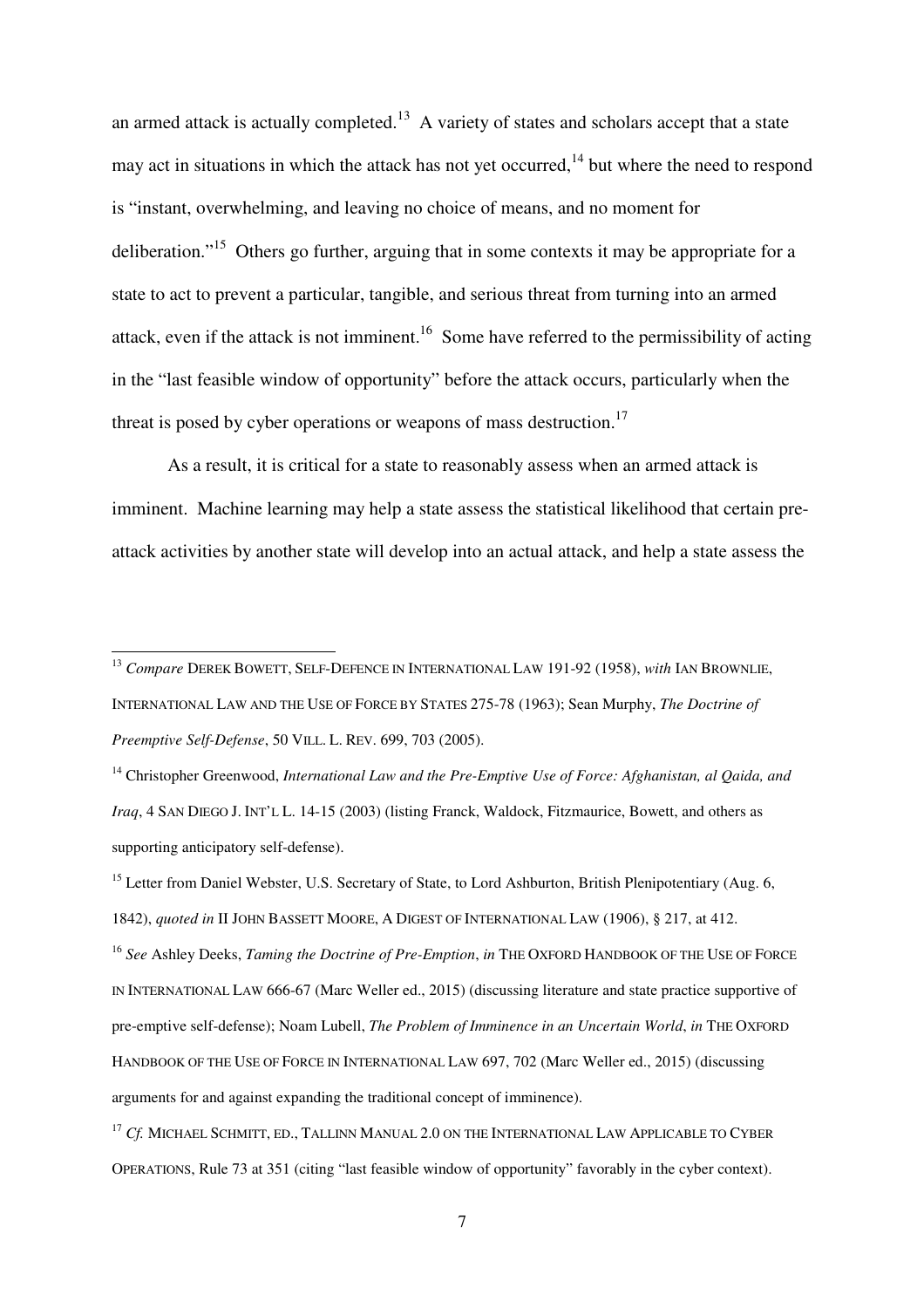gravity of a particular, looming threat that might materialize.<sup>18</sup> Additionally, a state might use machine learning algorithms to assist it in performing risk calculations about the levels of force that might be used by it and against it. For instance, a state that fears an impending armed attack might seek to calculate the risk of false positives and false negatives—that is, how much damage it might suffer if it does not use force anticipatorily, how much damage it might cause if it acts in anticipatory self-defense unnecessarily, and how much damage its enemy likely would inflict on it if it were to act in anticipatory self-defense.<sup>19</sup>

Risk analysis has long been recognised as a crucial tool in decision-making in other spheres of government, from health care provision to the criminal justice system, $^{20}$  but it appears to be comparatively under-utilized in government decisions on the use of force. Notwithstanding the many academic writings that exist on risk analysis in going to war, it is questionable whether high-ranking political and military officials today undertake the kind of detailed risk reviews that happen in other fields. In health care, for example, an analysis of the statistical probabilities and cumulative effects of false positives and false negatives are

 $18$  It is possible to draw a potential parallel here with recent developments in the game of Go. Advances in artificial intelligence systems have allowed scientists to produce software that can beat the game's human world champion. The system also can improve its own capabilities by playing against itself. The system runs through millions of patterns and variations and selects options that are mostly likely to result in particular outcomes (in this case, victories). James Vincent, *DeepMind's Go-playing AI doesn't need human help to beat us anymore,* THE VERGE, Oct. 18, 2017. A machine learning system employed in anticipatory self-defense contexts could run through millions of possible types of attacks and possible responses and attach probabilities to each outcome.

<sup>&</sup>lt;sup>19</sup> For an analysis that combines psychology and policy decisions in this context, see Philip Dunwoody & Kenneth Hammond, *The Policy of Preemption and Its Consequences: Iraq and Beyond*, 12 J. PEACE PSYCH. 19 (2006). For a general discussion of false positives and negatives, see KENNETH HAMMOND, HUMAN JUDGMENT AND SOCIAL POLICY: IRREDUCIBLE UNCERTAINTY, INEVITABLE ERROR, UNAVOIDABLE INJUSTICE (1996), ch 1. <sup>20</sup> *See* HAMMOND, HUMAN JUDGMENT, *supra* note 19 (discussing uncertainty in decision-making).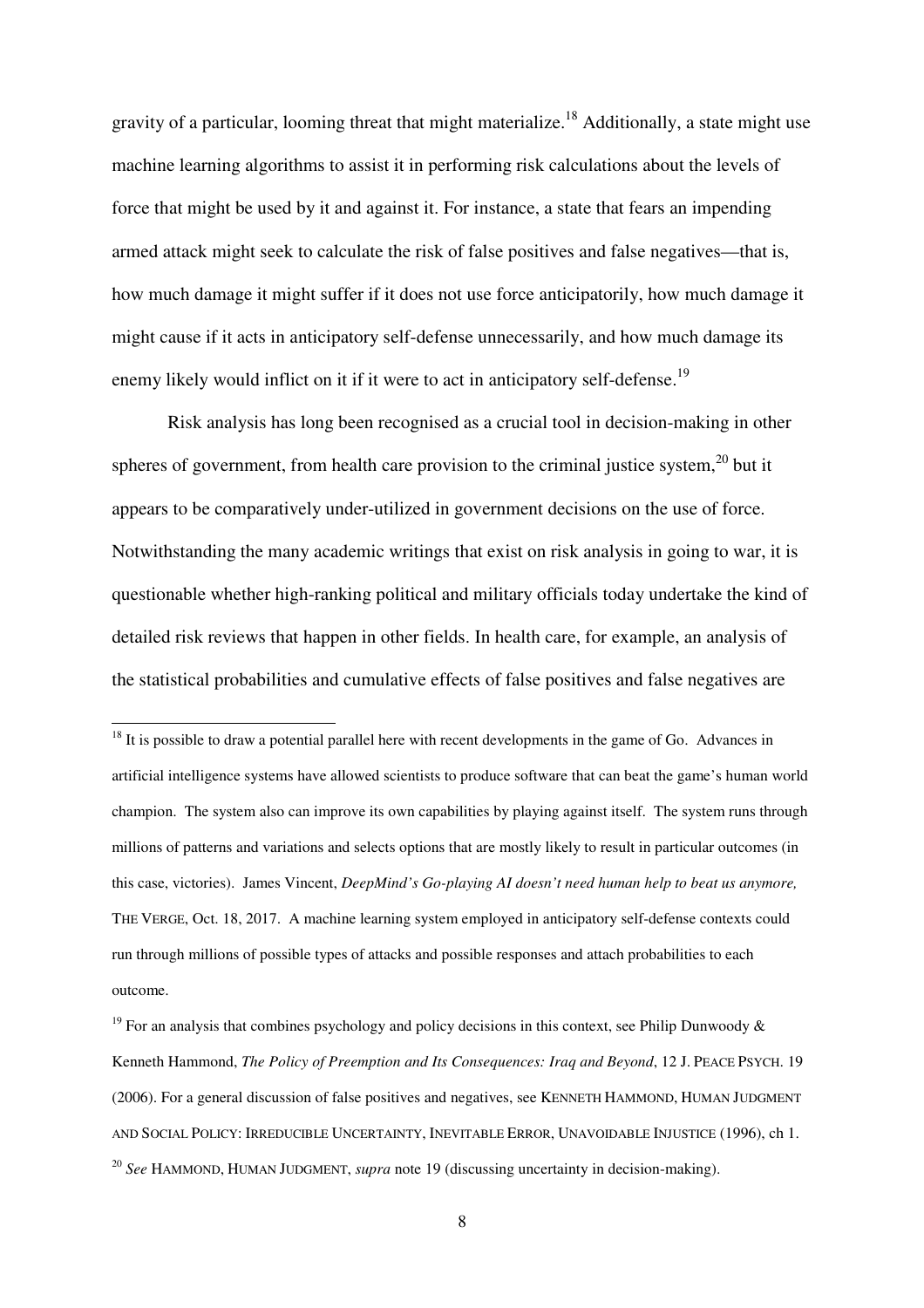commonplace in policy-making.<sup>21</sup> The proliferation of machine learning might prompt political and military officials to follow course and rely more heavily on detailed machine learning risk assessments when deciding whether and how to use force.

One reason to think that states may employ machine learning this way is that states are already seeking to create "early warning systems," of which pre-attack detection might be one type.<sup>22</sup> As one former intelligence analyst noted, "Intelligence agencies use advanced algorithms to interpret the meaning of intercepted communications, identify persons of interest, and anticipate major events."<sup>23</sup> Machine learning algorithms crafted to anticipate the fact and location of particular threatening geopolitical developments—such as the movement of missile launchers or increased chatter over terrorist networks—might also share some commonalities with existing risk assessment algorithms that national and local governments use to allocate law enforcement resources toward particular locations where crime is most likely to occur.<sup>24</sup> Indeed, in one recent political science study, scholars were able to use machine learning tools to identify changes in news coverage in authoritarian regimes in the lead-up to armed conflict.<sup>25</sup> Tools like these might provide critical information to states that

 $^{21}$  Michael Drummond et al., Methods for the Economic Evaluation of Health Care Programmes  $(4^{th}$  ed. 2015).

<sup>&</sup>lt;sup>22</sup> Defense Science Board, Summer Study on Autonomy 2 (June 2016) (discussing "[e]arly warning system for understanding global social movements"); *id.* at 4 ("Imagine if we had autonomous high performance computing engines capable of not only searching 'big data' for indicators of WMD proliferation, but of deciding what databases to search... to provide early warning and enable action.").

<sup>23</sup> Cortney Weinbaum, *The Ethics of Artificial Intelligence in Intelligence Agencies*, NATIONAL INTEREST, July 18, 2016.

<sup>24</sup> *See, e.g.,* Justin Jouvenal, *Police Are Using Software to Predict Crime. Is It a Holy Grail or Biased Against Minorities?*, WASH. POST, Nov. 17, 2016.

<sup>&</sup>lt;sup>25</sup> Elena Labzina & Mark D. Nieman, Understanding the Use of State-Controlled Media: A Machine-learning Approach, Jan. 2017.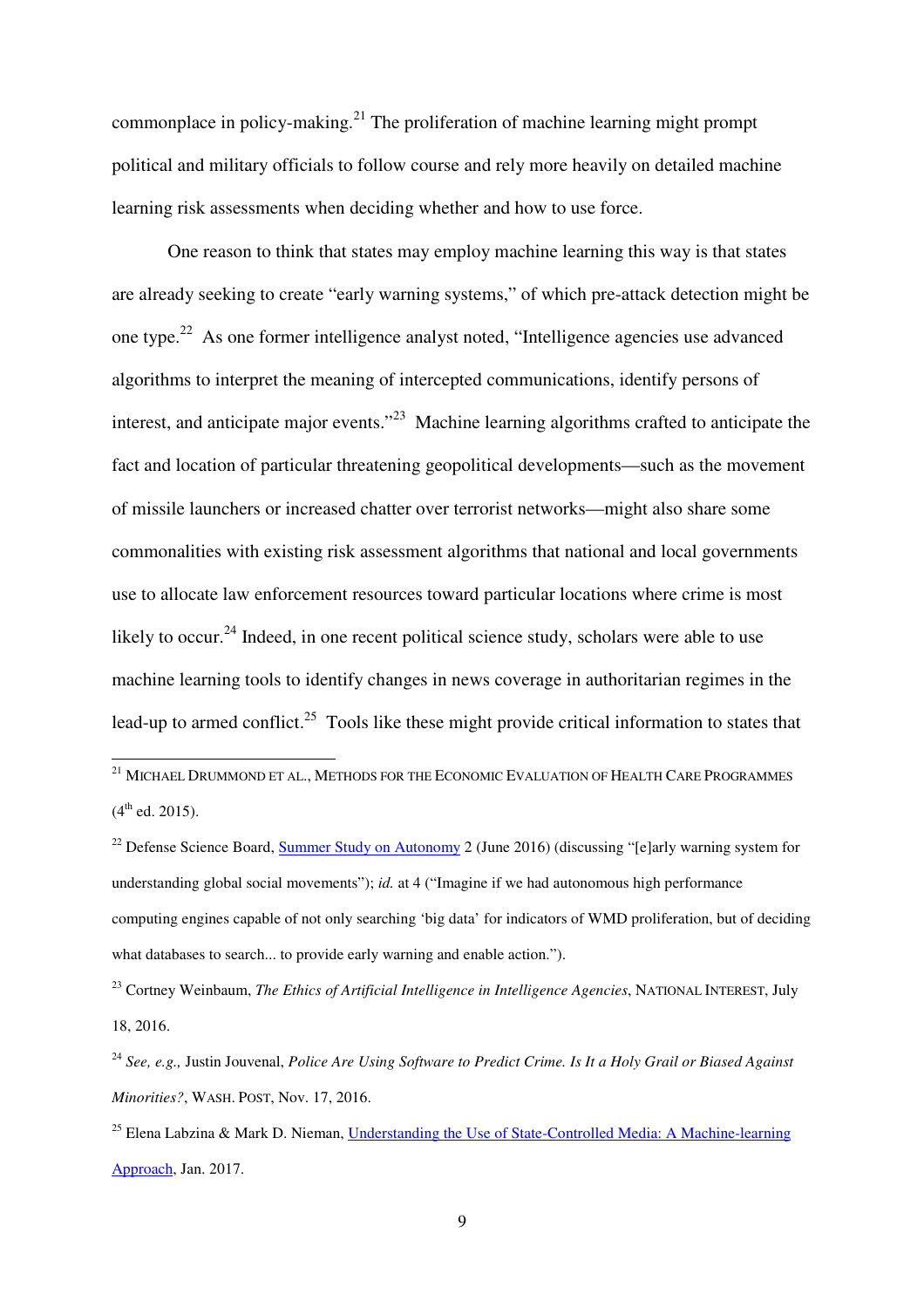believe that they are facing an imminent armed attack. Of course, a number of machine learning-based risk assessments have faced criticisms regarding the quality and reliability of outputs, as well as potential bias. States should address such concerns before they deploy these systems in a use of force context, an issue we discuss further below.<sup>26</sup>

Whether there is sufficient (and sufficiently accurate) historical data around which one could build predictive algorithms today is unclear. One significant challenge is that historical data is harder to locate and, because it is often not in an electronic format, harder to use than contemporary data. (Unlike twenty years ago, most actors today keep electronic records of their activities.) However, a U.S. Department of Defense report recently argued that the capability to develop early warning systems

may soon be achievable. Massive datasets are increasingly abundant and could contain predictive clues . . . . Recent advances in data science, ever-improving computational resources, and new insights into social dynamics offer the possibility that we could leverage these massive data sources to make actionable predictions about future world events. $27$ 

The United Nations, the U.S. Central Intelligence Agency, and the U.S. Department of Defense are already attempting to parse public data to anticipate when and where conflict may arise.<sup>28</sup> As governments continue to collect vast quantities of data on a wide variety of topics, it is increasingly likely that they will begin to train predictive algorithms in support of use of force decision-making in the near future.

<sup>26</sup> *See infra* Part III.

<sup>27</sup> Defense Science Board, *supra* note 22, at 79.

<sup>&</sup>lt;sup>28</sup> Sheldon Himelfarb, *Can Big Data Stop Wars Before They Happen?*, FOREIGN POLICY, Apr. 25, 2014.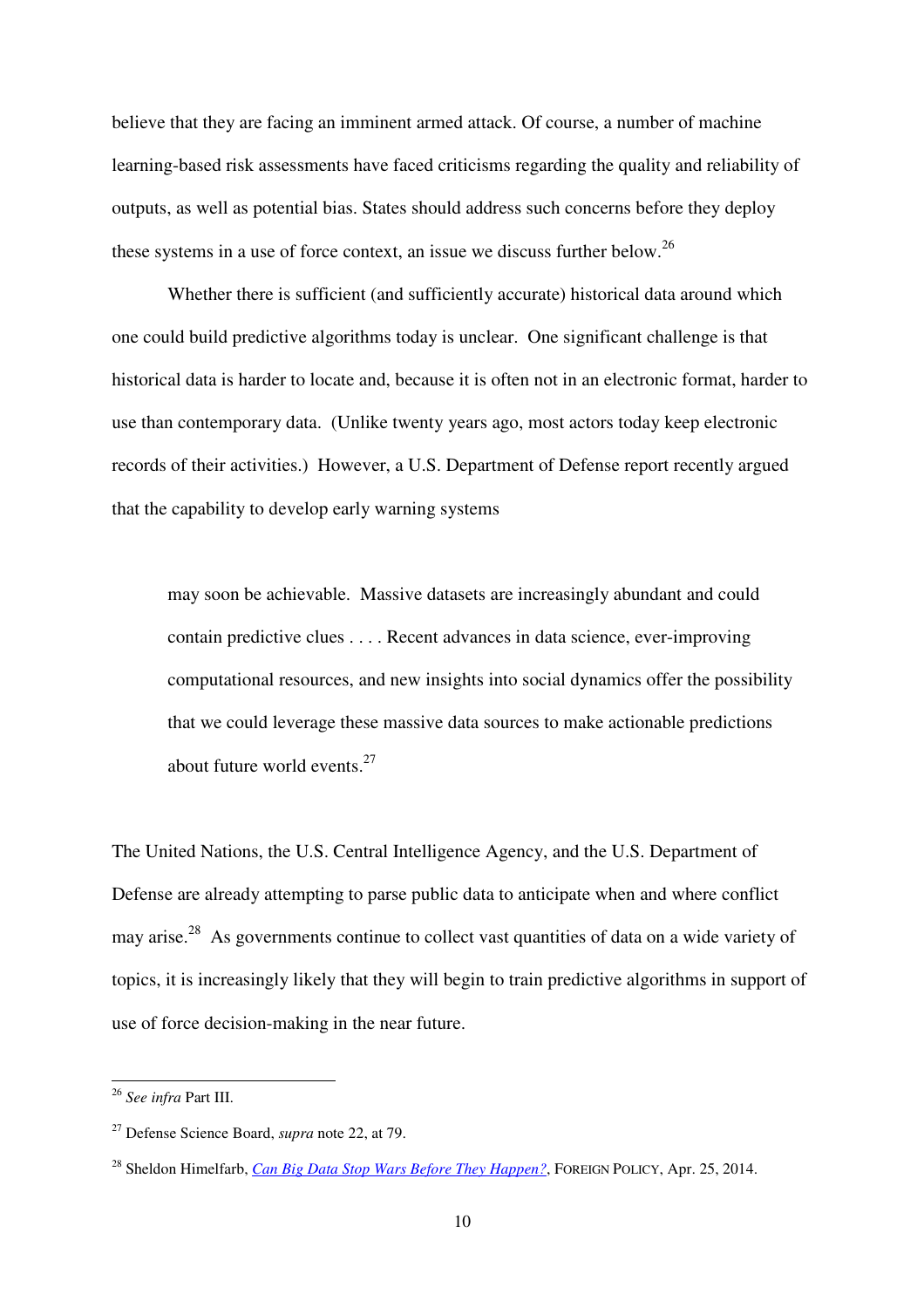#### *B. Automaticity in Self-Defense*

 $\overline{a}$ 

The examples described in section A represent cases in which machine learning algorithms are used to *inform* a state's response to a particular scenario. However, particularly in the cyber context, states are likely to enable machine learning-driven algorithms to *respond themselves* to incoming cyber operations that take place at the speed of light. That is, states may grant algorithms a direct role in decision-making. To the best of our knowledge, most current cyber defenses engage primarily in self-preservation against incoming attacks, for example by erecting firewalls and shutting themselves off from outside networks to prevent further damage. Notwithstanding the current reactive posture, it is entirely possible that in certain circumstances states could program their systems to respond with a form of counter-attack, a "hack-back" of sorts, to disable the systems launching the cyber-attack. These cyber operations implicate the use of force to the extent that the offensive cyber operations constitute (cyber) armed attacks and the responsive cyber operations represent acts of self-defense. Of course, it is important to distinguish among different types of responses to cyber armed attacks, and to note that not all responses will qualify as uses of force necessitating a self-defense-based justification.<sup>29</sup>

This use of machine learning seems relatively near at hand, based on publicly stated concerns by military officials in cyber-capable states. For instance, an Obama-era senior acquisitions official at the U.S. Department of Defense argued that "making our robots wait for human permission would slow them down so much that enemy AI without such

<sup>&</sup>lt;sup>29</sup> Although this article does not focus on responses to international law violations that fall below the level of the use of force, it is quite possible that states also will choose to employ machine learning systems to help them calculate what types of lawful counter-measures would be most effective in response to such violations.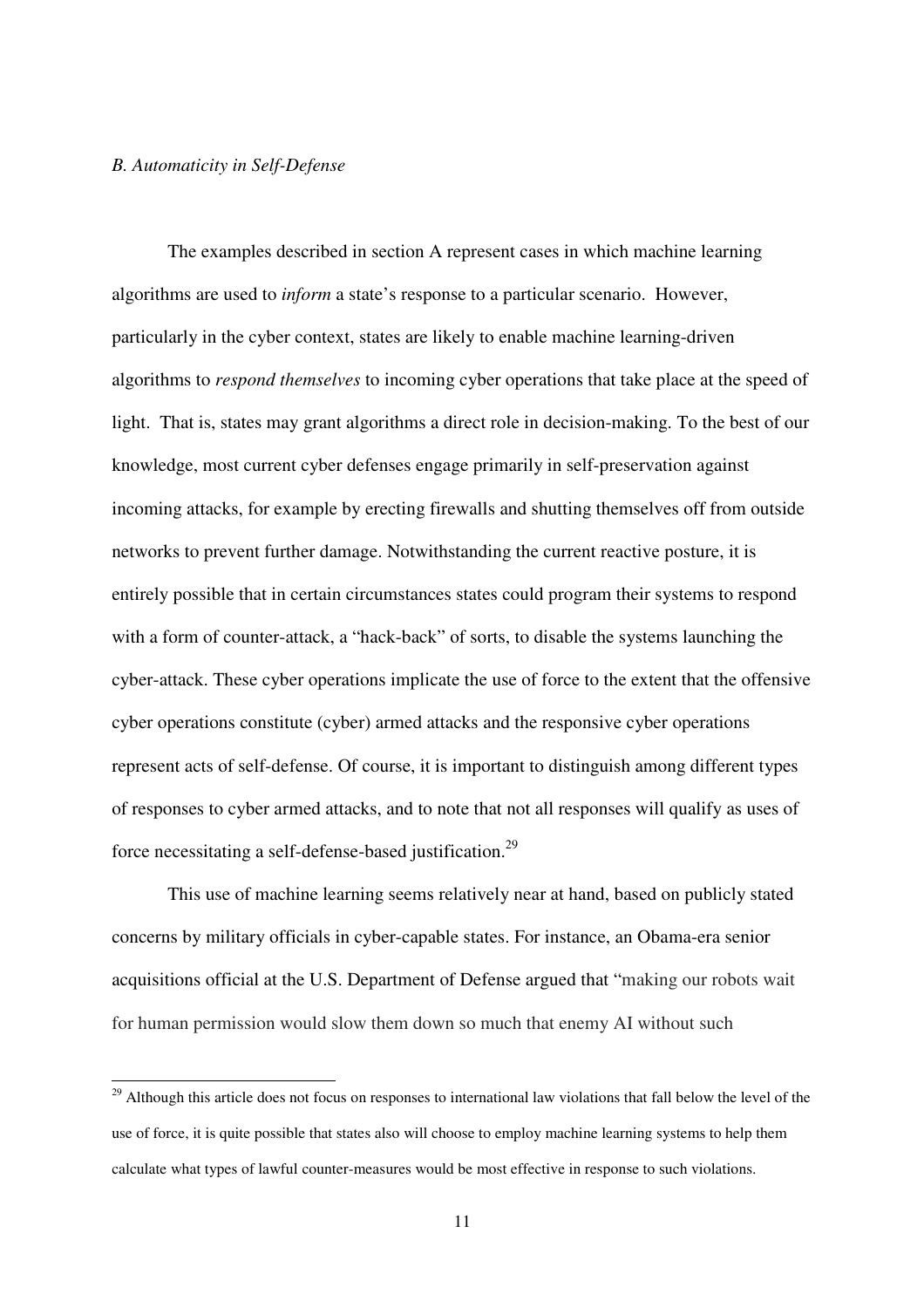constraints would beat us."<sup>30</sup> A Pentagon Defense Science Board study discusses "automated cyber responses."<sup>31</sup> Significantly, the U.S. Department of Defense Directive on Autonomy in Weapons Systems does not apply to autonomous cyberspace platforms for cyber operations, leaving the U.S. military less constrained in developing and employing cyber weapons that might act in automated self-defense.<sup>32</sup>

Creating a lawful system of automated cyber self-defense that can respond in a timely manner to incoming attacks will require the algorithm's programmers to (a) determine whether the incoming cyber operations amount to an armed attack, a use of force, or another form of unlawful intervention; (b) initiate a corresponding automated cyber response that qualifies as an act of self-defense or counter-measure, depending on the nature of the incoming operation; $33$  and (c) ensure that the nature of the response adheres to the applicable legal rules, such as necessity and proportionality for self-defense.<sup>34</sup> Given the speed at which cyber operations occur, automation may be necessary: human involvement may be simply impossible, at least in certain respects. However, if two states both employ algorithms that act

<sup>30</sup> Sydney Freedberg, Jr., <u>Should US Unleash War Robots? Frank Kendall vs. Bob Work, Army,</u> BREAKING DEFENSE, Aug. 16, 2016.

<sup>31</sup> Defense Science Board, *supra* note 22, at 2; *id.* at 4 ("Imagine if . . . [w]e had an autonomous system to control rapid-fire exchange of cyber weapons and defenses, including the real-time discovery and exploitation of never-seen-before zero day exploits...enabling us to operate inside the 'turning radius' of our adversaries."). <sup>32</sup> Department of Defense Directive 3000.09 (Nov. 21, 2012), section 2.b; *see also* DEFENSE ONE, *Trump's Pick for NSA/CyberCom Chief Wants to Enlist AI For Cyber Offense*, Jan. 9, 2018. The UK National Cyber Security Strategy 2016-2021 indicates a UK interest in autonomous cyber systems. It states that the government will continue to fund further cyber research, including on "big data analytics [and] autonomous systems." Para.

7.3.6.

 $\overline{a}$ 

<sup>33</sup> *See supra* note 29.

 $34$  The algorithm likely also would need to be programmed to respond in a manner consistent with the laws of armed conflict, including distinction and proportionality.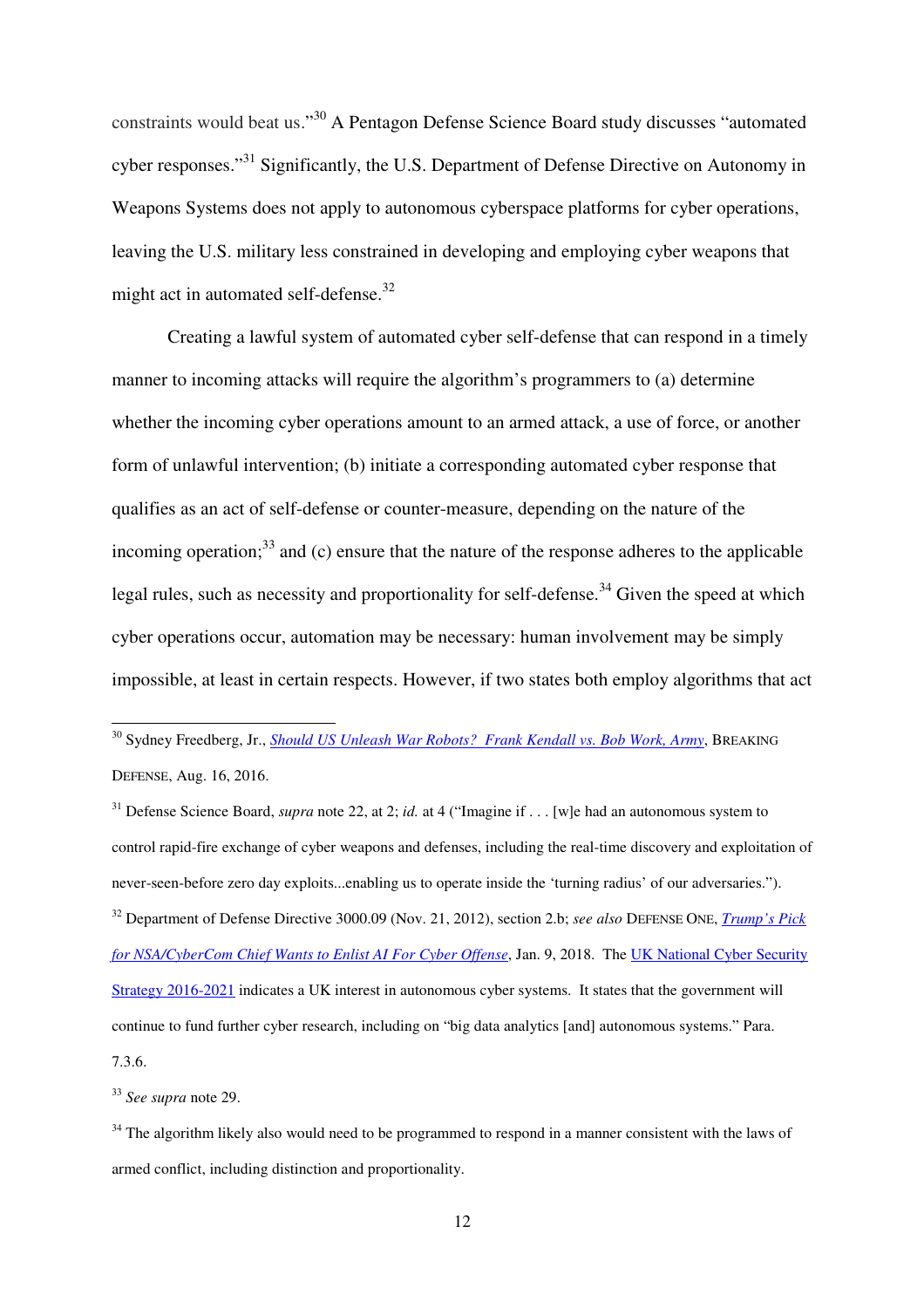in automated self-defense, they may find themselves in an armed conflict without either immediately knowing it. It presumably will be possible for machine learning algorithms to game out various responses (to and fro between the parties) and to both select the best one for the attacked state and to identify potential consequences (facilitating some form of early warning, or human-focused alert). Such systems would not be dissimilar to the algorithms that are performing so successfully at  $Go<sup>35</sup>$  It presumably also will be possible for programmers to establish certain limits to the algorithm's responses, although—as discussed in the next part—there are situations in which algorithms act unpredictably when confronting other algorithms.<sup>36</sup> Given the risk of escalation, it seems essential that safeguards be put in place, which may include limiting the parameters within which an algorithm can act or triggering an alarm when certain conditions are present.

Although cyber operations are the most obvious situations in which states may choose to employ algorithms that enable automatic responses (some of which may require claiming a legal right to self-defense), similar issues might arise in the context of automated air defense systems or in confrontations between unmanned aerial or underwater vehicles. Using machine learning tools, states may construct these systems to allow an unmanned underwater vehicle, say, to identify the object it is confronting, make sense of the object's movements, determine whether the object is a foreign, unmanned weapons platform, and respond almost instantaneously to a missile fired from that foreign platform.<sup>37</sup> It may also be possible for programmers to incorporate the concept of an imminent threat, which would enter the realm

<sup>35</sup> ECONOMIST, *The Latest AI Can Work Things Out Without Being Taught*, Oct. 21, 2017.

<sup>36</sup> *See* Mark Buchanan, *Physics in Finance: Trading at the Speed of Light*, NATURE, Feb. 11, 2015 (discussing how algorithms can interact with each other in unforeseen ways).

<sup>&</sup>lt;sup>37</sup> For a discussion of an existing Chinese underwater unmanned vehicle, see Defense Science Board, *supra* note 22, at 43. These systems operate in complicated dynamic environments, and as such are distinguishable from static automatic self-defense systems such as the Phalanx Close-In Weapons System.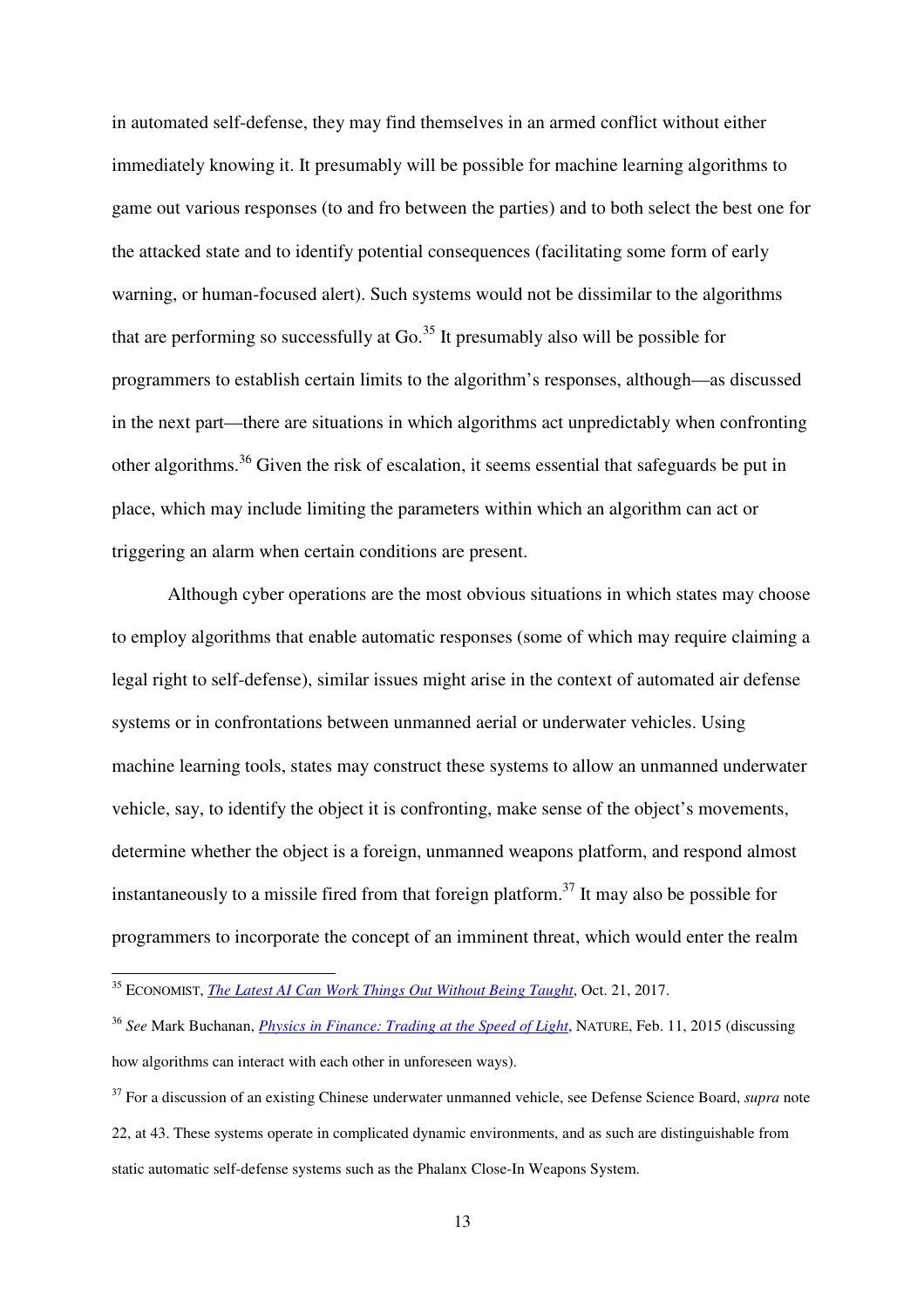of automatic anticipatory self-defense, or to link up different systems, facilitating automated counter-offensive operations.<sup>38</sup> Although it would be possible to keep a "human on the loop" in both the cyber and unmanned vehicle contexts, "the value of such algorithms resides in their ability to initiate immediate responses. Once an AI system detects an imminent attack, its value would reside in the ability to respond before the attack could take place."<sup>39</sup> The temptation to rely on the algorithm alone to guide decision-making therefore will be powerful.

#### *C. Informing Necessity and Proportionality Analyses*

Before using force in self-defense, a state must determine that the use of force is necessary (that is, that no other peaceable options exist and that the force is limited to that which is required).<sup>40</sup> Assuming that force is necessary, that state also must limit its response to that which is proportionate to defeat the attack or the threat raised thereby.<sup>41</sup> As with predictions about whether and when an attack might occur, states may turn to machine learning to help them predict with greater certainty whether force is necessary and what levels of responsive force would be proportionate.

It is precisely this ability to work through a range of different options and likely associated outcomes that represents a key added value of machine learning. For instance,

 $38$  For instance, a state's response may extend to target selection, through incorporation of the necessity and proportionality analyses discussed in Part III.C.

<sup>39</sup> Weinbaum, *supra* note 23.

<sup>40</sup> *Advisory Opinion on the Legality of the Threat or Use of Nuclear Weapons*, [1996] I.C.J. Rep., para. 41; JUDITH GARDAM, NECESSITY, PROPORTIONALITY, AND THE USE OF FORCE BY STATES 4 (2004); International Law Association, *Report on Aggression and the Use of Force* (forthcoming 2018) (draft on file with authors). <sup>41</sup> BROWNLIE, *supra* note 13, at 261.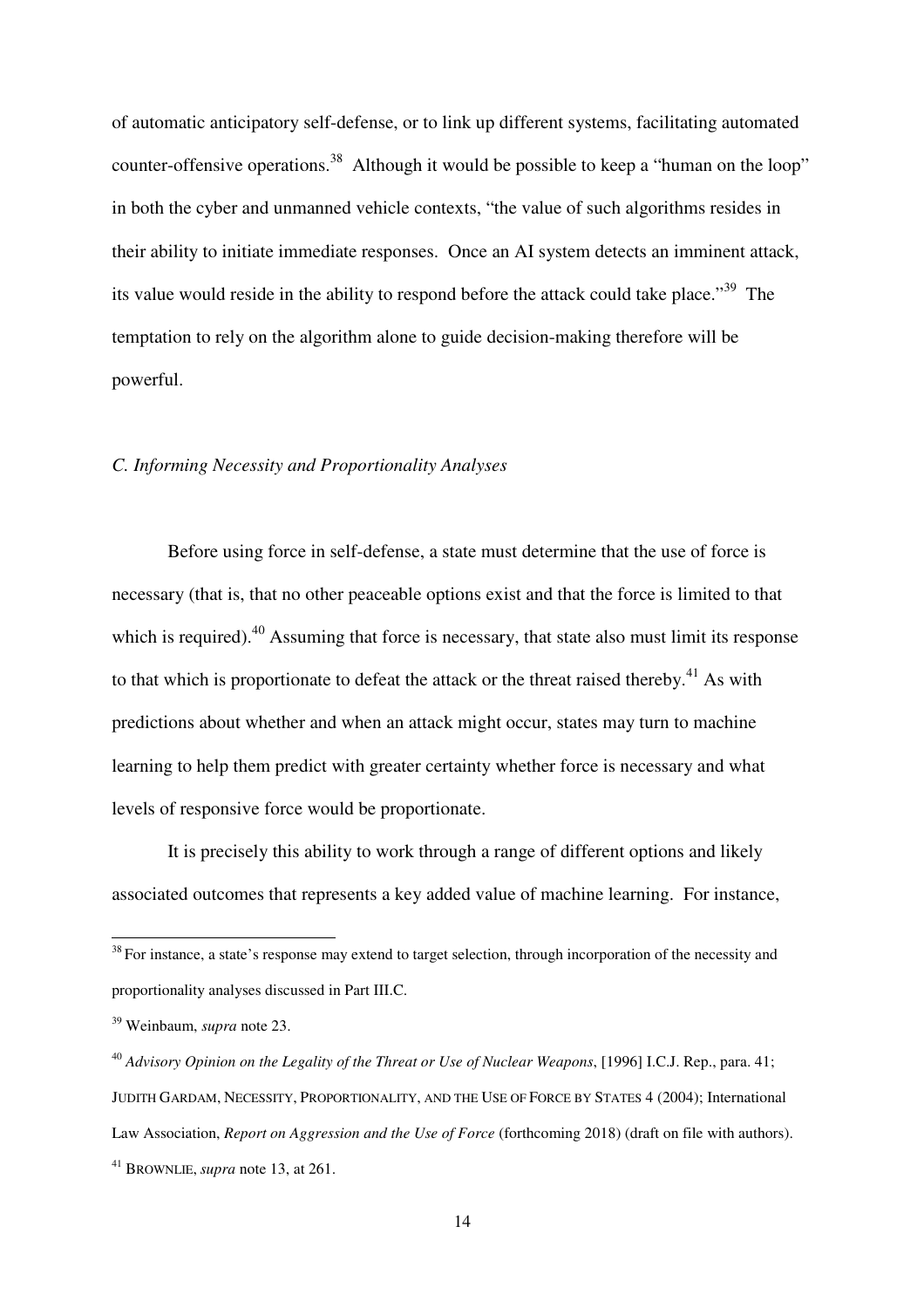algorithms might help a state calculate whether means other than force might be sufficient to address an attack, or algorithms may recommend which targets, if hit, might most effectively suppress the forcible conduct. For example, the algorithm might recommend that the defending state target a particular command center rather than a particular missile installation to most effectively stop the attack. The use of machine learning in self-defense is likely to form part of an interconnected system: one algorithm might indicate that a forcible response is necessary, while a different algorithm might help the state calculate the predicted effects of its response, thereby facilitating the state's compliance with the proportionality rule.

#### *D. Masking the Source of an Attack to Aid Aggression*

Cyber conflict presents a number of new challenges that states must address.<sup>42</sup> One possibility, particularly relevant to the use of machine learning, is that an attacker may launch certain attacks in order to provoke a (potentially automated) self-defense response by the victim state.<sup>43</sup> For instance, an attacker may conceal its own act of aggression by taking over systems in a third state and using these systems to launch attacks on the victim state. This is a relatively straightforward case of deception. However, assume an attacker knows that the victim state employs defensive machine learning algorithms. The attacker may attempt to further manipulate the situation by not just seeking to mask its own use of force, but by attempting to trigger an act of self-defense by the victim state against the third state that will necessitate a response by the third state, resulting in an armed conflict between the victim and third states. This strategy may attempt to manipulate (or "game") the victim's machine

<sup>42</sup> For initial efforts in this regard, see TALLINN 2.0, *supra* note 17.

<sup>43</sup> Phil Stewart, *Deep in the Pentagon, a Secret AI Program to Find Hidden Nuclear Missiles*, REUTERS, June 5, 2018.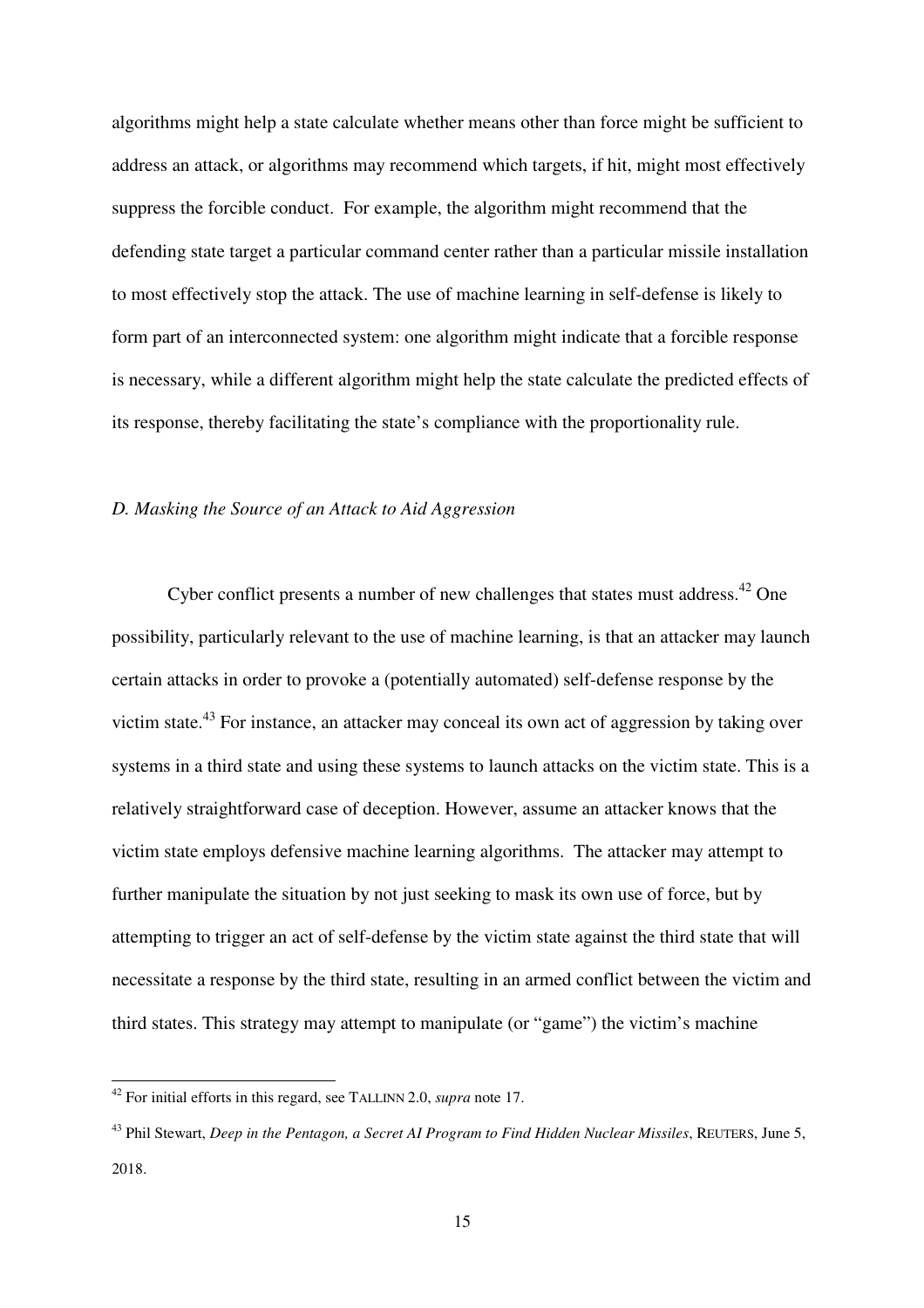learning algorithm, to increase the likelihood of the desired response. For instance, the attacker could utilise critical infrastructure in the third state to launch its attack, so that the response by the victim state would cause harm to the third state's critical infrastructure. This, in turn, increases the likelihood that the third state will be pushed into responding to any use of force by the victim state.

The attacker may seek to further increase the likelihood of this outcome by incorporating a combination of other means, such as fake communications chatter in the victim and third states (indicating increased planning activity, etc.), the use of video and audio forgeries, and the large-scale deployment of bots to contribute to increased public discourse.<sup>44</sup> As all of these sources are likely to provide input data for a self-defense algorithm, they may contribute to the manipulation of any resultant risk scores. False-flag deception by militaries has long existed, $45$  but the use of machine learning makes such tactics both more likely and more likely to be effective, while raising concerns regarding the potential for "gaming" automated response systems.

# III. CHALLENGES SURROUNDING MACHINE LEARNING AND THE LAW ON THE RESORT TO **FORCE**

The previous part discussed various scenarios in which states may seek to incorporate machine learning into their use of force decisions. While it is likely that states will

<sup>44</sup> For a discussion of the use of internet bots to spread misinformation, see *First Evidence that Social Bots Play a Major Role in Spreading Fake News*, MIT TECH. REV., Aug. 7, 2017,

https://www.technologyreview.com/s/608561/first-evidence-that-social-bots-play-a-major-role-in-spreadingfake-news/.

<sup>45</sup> *See* YORAM DINSTEIN, THE CONDUCT OF HOSTILITIES UNDER THE INTERNATIONAL LAW OF ARMED CONFLICT 274 (3d ed. 2016).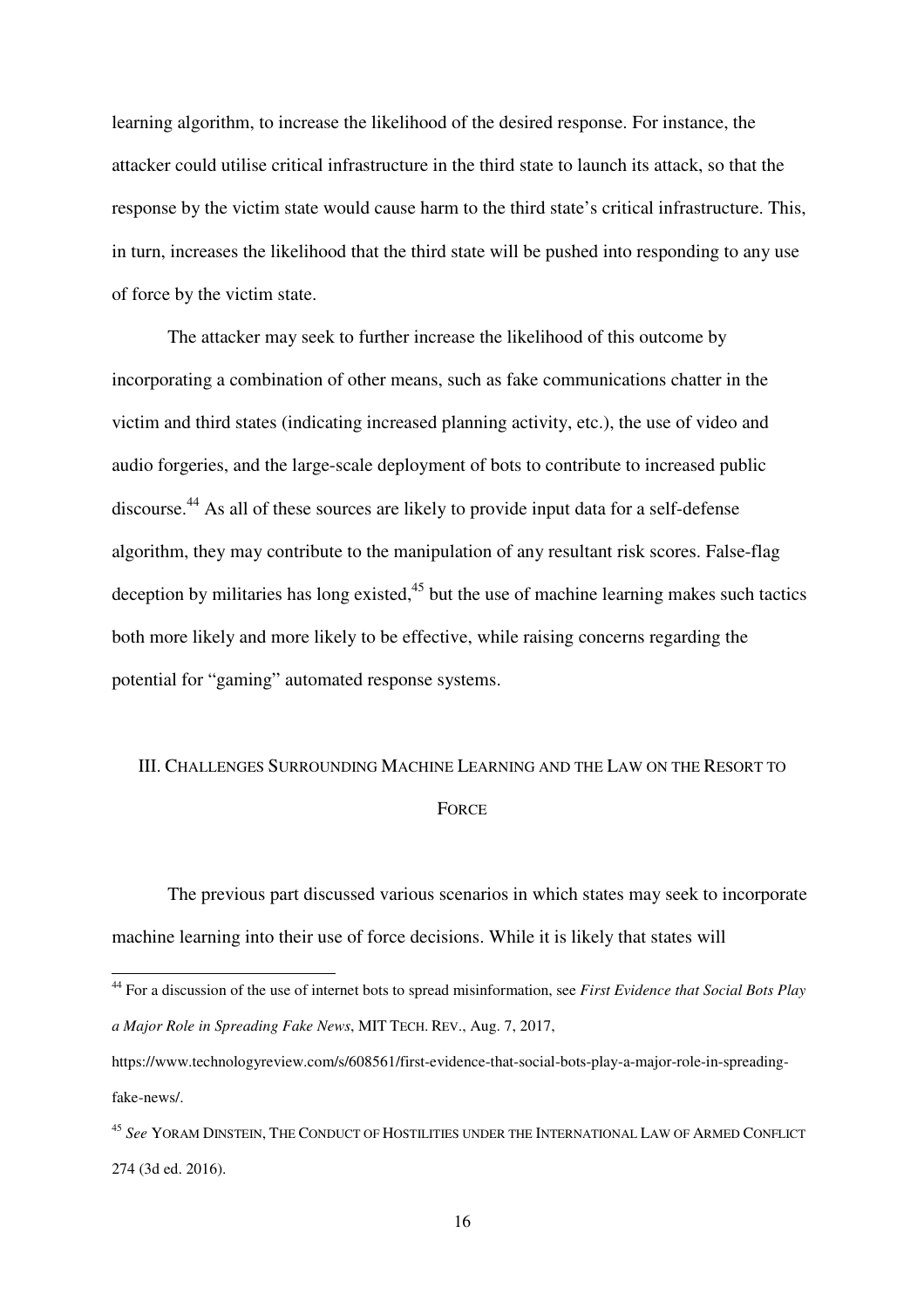increasingly deploy machine learning technologies in this context, their use poses technological, legal, and ethical challenges. In light of the types of machine learning that states might employ to guide their use of force decision-making, this Part identifies the most salient challenges states will confront and offers suggestions for how states might address these concerns.

## *A. Algorithmic Quality and Reliability*

A number of factors are relevant to the quality and reliability of an algorithmic process, including: whether it is actually possible for an algorithm to perform the desired task, whether there is sufficient quality data to allow the algorithm to perform its task, and the extent to which programmers can reproduce legal rules and judgment in code. These factors should in turn influence both a state's decision to deploy an algorithm and the manner in which the state deploys it.

## 1. Is it possible for an algorithm to perform the desired task?

Before developing or deploying an algorithm in a use of force context, the first question to ask is whether it is actually possible, in principle, for an algorithm to perform the required task. The answer depends upon both the nature of machine learning and the nature of the situation to which machine learning is applied.

Machine learning operates on the basis of correlation, not causation.<sup>46</sup> As such, the algorithms analyse input data points against a specified output to identify patterns of correlation. Put simply, this enables the algorithm to establish that, if certain input factors are  $\overline{a}$ 

<sup>46</sup> *See, e.g.*, Anjanette H. Raymond et al., *Building a Better HAL 9000: Algorithms, The Market, and the Need to Prevent the Engraining of Bias*, 15 NW. J. TECH. & INTELL. PROP. 215, 224-25 (2018).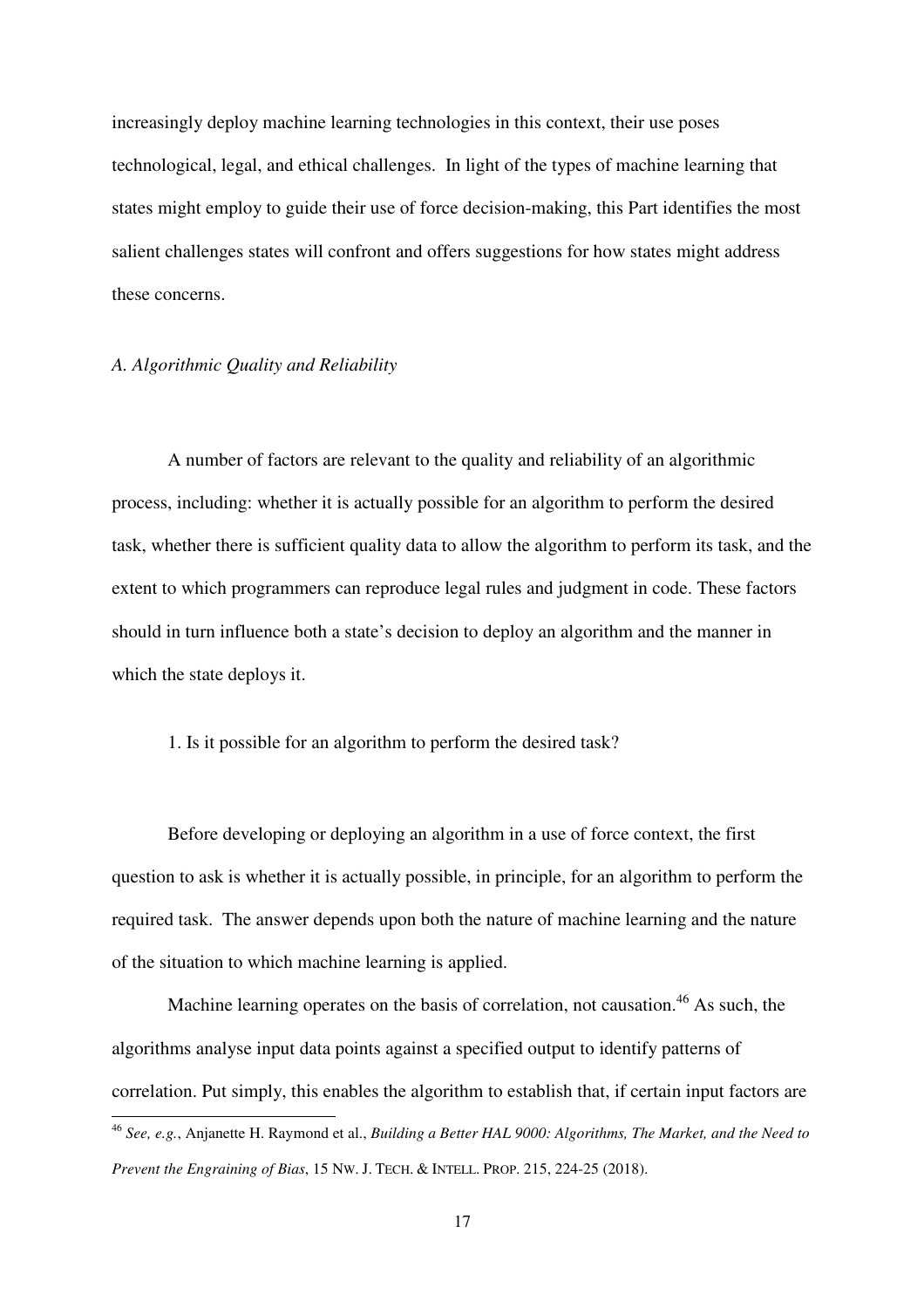present, then it is likely—to a certain degree of accuracy—that a particular output or consequence will follow. The accuracy of the output is affected by both the quality and quantity of the input data.<sup>47</sup> Certain problems are more amenable to this type of reasoning than others. A (simplified) distinction may be made between problems that involve logical patterns, or some form of cause and effect, and those that involve inherent uncertainty or randomness.<sup>48</sup>

Applied to the use of force, it is easy to see that machine learning algorithms can be deployed straightforwardly to detect live cyber-attacks, as these would be relatively measurable and more obviously likely to cause harm. Such attacks involve communications that flow across the architecture of the Internet, and that may be detected by identifying a particular pattern or profile associated with a specific attack, or by noting unusual communications patterns.<sup>49</sup> Out of the ordinary activity may indicate that an attack is either in preparation or actually occurring. Conversely, algorithms such as those that make recommendations regarding whether a use of force is proportionate may face greater challenges. These predictions appear closer to the kinds of modelling that militaries currently conduct when estimating collateral damage. However, proportionality in the use of force context entails more than just a calculation of anticipated harm from specific military operations, and must include wider assessment of overall harm to the affected state relative to

<sup>47</sup> Ziad Obermeyer & Ezekiel J. Emanuel, *Predicting the Future: Big Data, Machine Learning, and Clinical Medicine*, 375 N. ENGL. J. MED. 1216 (2016).

<sup>&</sup>lt;sup>48</sup> This arises due to the fact that, as noted above, algorithms typically work on the basis of correlation and not causation.

<sup>49</sup> Public-Private Analytic Exchange Program, *Cyber Attribution Using Unclassified Data*, p. 17 (2016), https://www.dni.gov/files/PE/Documents/Cyber-Attribution.pdf.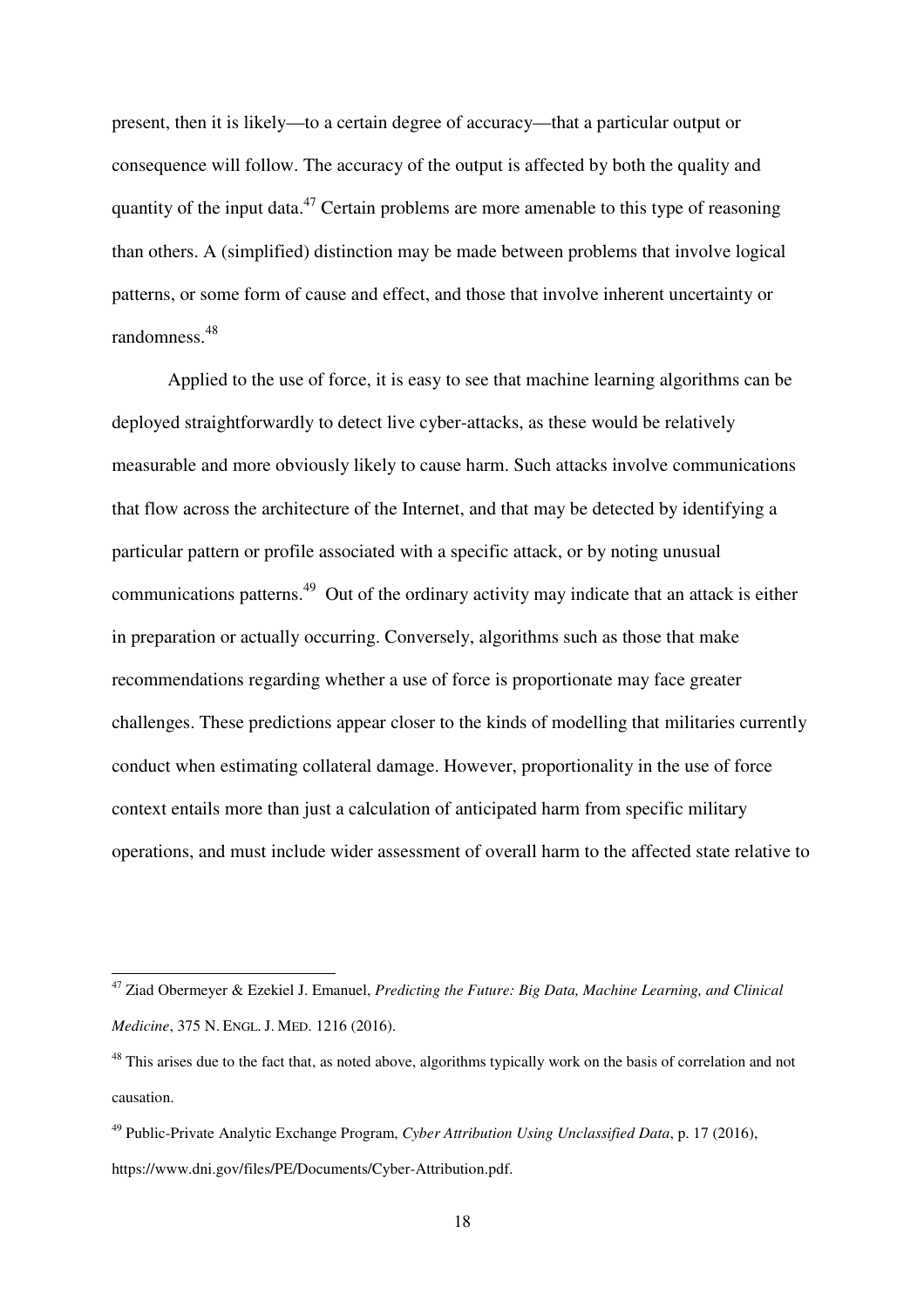aims of the defensive response.<sup>50</sup> An algorithm would therefore need to be far more sophisticated than current military models. That said, although the problem is more complex than making collateral damage estimates, it is of a similar nature, and an effective solution may only be a matter of time.

The use of machine learning to predict whether a state is likely to launch a traditional kinetic attack is equally problematic. The circumstances in which states use force are so vastly diverse that comparisons across examples may be irrelevant. Equally, a significant element of uncertainty and unpredictability often surrounds the decision to use force. For instance, one state may undertake aggressive posturing or brinksmanship to indicate that it is *prepared* to use force or to prompt a particular reaction in a rival state, even though it is not actually planning to undertake forcible acts.<sup>51</sup> Internal or international political dynamics and even inherent human unpredictability—may also affect any decision to use or threaten force. As such, any algorithm analysing this situation must not only take into account obvious matters such as troop movements or weapons stockpiling, but also factors such as political dynamics between and within states, economic interests, and human psychology. The use of an algorithm to predict the likelihood that a state will use force is therefore far from straightforward.

2. Is there sufficient high-quality data for the algorithm to perform its task?

The next question is whether there is data of sufficient quality to allow the algorithm to perform its task to the required degree of accuracy and reliability. One key issue is the availability of training data. As noted, machine learning algorithms work on the basis of

<sup>50</sup> Amichai Cohen & Noam Lubell, *Strategic Proportionality as a Regulatory Mechanism for Armed Conflict* (forthcoming 2018).

<sup>&</sup>lt;sup>51</sup> Iraq's troop movements towards the Kuwaiti border during the 1990s offer one such example.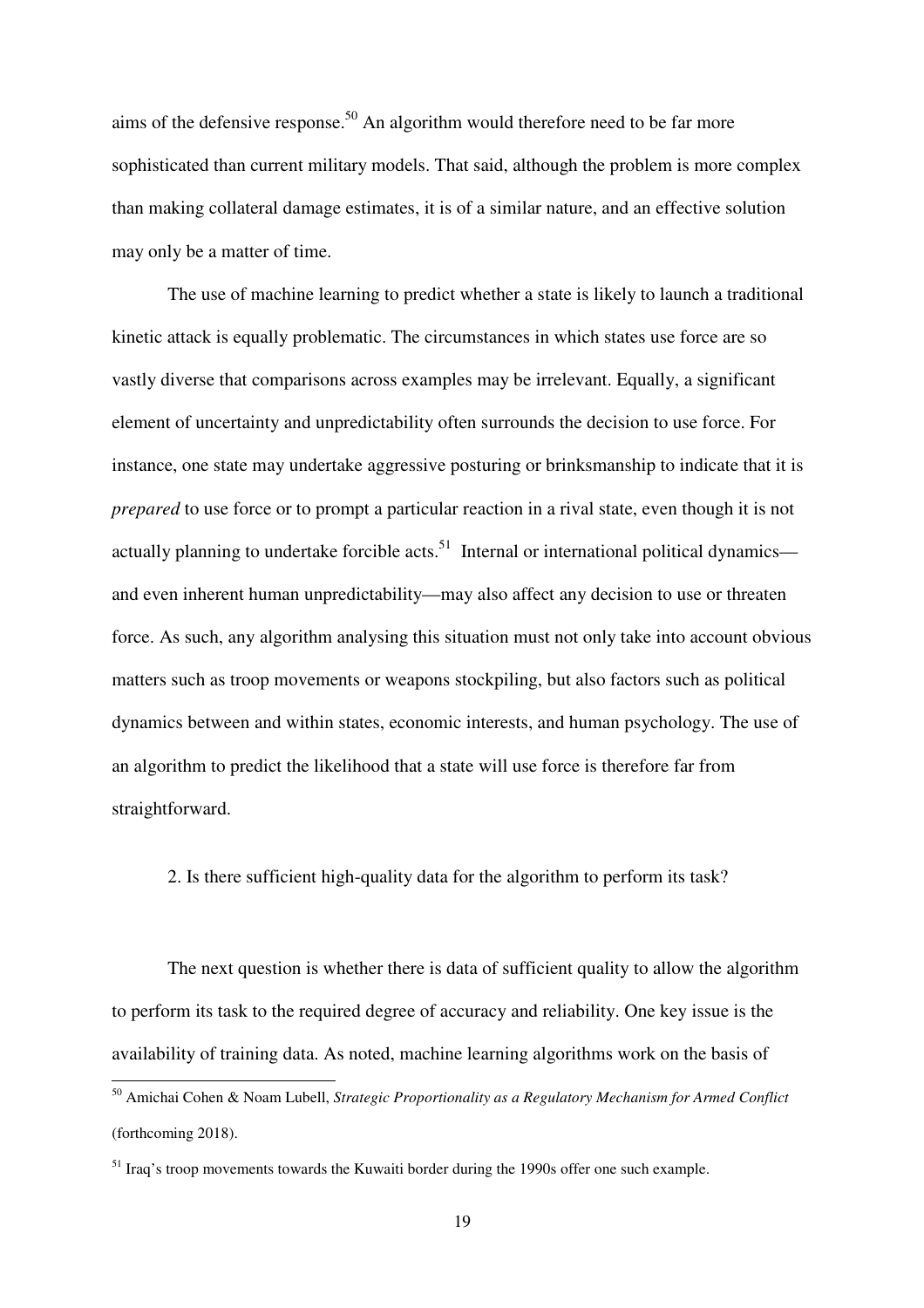correlation and so sufficient training data (that is, input data linked to associated outcomes) is required in order to train the model so that it can be applied to new situations.<sup>52</sup> Again, while this may not be a problem in the context of cyber operations, it is likely to be a significant factor with respect to the decision to launch an armed attack. Although there have been far too many casualties of war in recent decades, the number of incidents internationally recognized as qualifying as armed attacks since the UN Charter came into force is relatively small.<sup>53</sup> This will affect the accuracy of any algorithmic decision, and may indicate that states should postpone creation and deployment of this type of algorithm until sufficient data is available.

Embedded in the question of reliability is the challenge of determining precisely how accurate algorithms should be before states feel comfortable using them. This question has arisen in the autonomous weapons context as well.<sup>54</sup> Must the algorithm produce results that are as good as those humans produce before a state uses it? Should a state only employ algorithms that make *more* accurate predictions than humans make? States will need to answer these questions at the same time that they assess the quality and quantity of data needed to produce useable algorithms, and the degree of explainability required; that is, they need to define what a "useable" algorithm is.

An added complexity with respect to algorithmic quality is the issue of bias.<sup>55</sup> This relates to both input data and the operation of the algorithm itself. For instance, the state (and indeed the programmer herself) will inevitably incorporate institutional values and

 $52$  Add cite.

<sup>&</sup>lt;sup>53</sup> For a relatively complete list of armed attacks since 1945, see TOM RUYS & OLIVIER CORTEN EDS., THE USE OF FORCE IN INTERNATIONAL LAW: A CASE-BASED APPROACH (2018).

<sup>54</sup> Michael Horowitz & Paul Scharre, *The Morality of Robotic War*, N.Y. TIMES, May 26, 2015.

<sup>55</sup> Andrea Roth, *Machine Testimony*, 126 YALE L.J. 1972 (2017); Matthias Spielkamp, *Inspecting Algorithms for Bias*, MIT TECH. REV., June 12, 2017.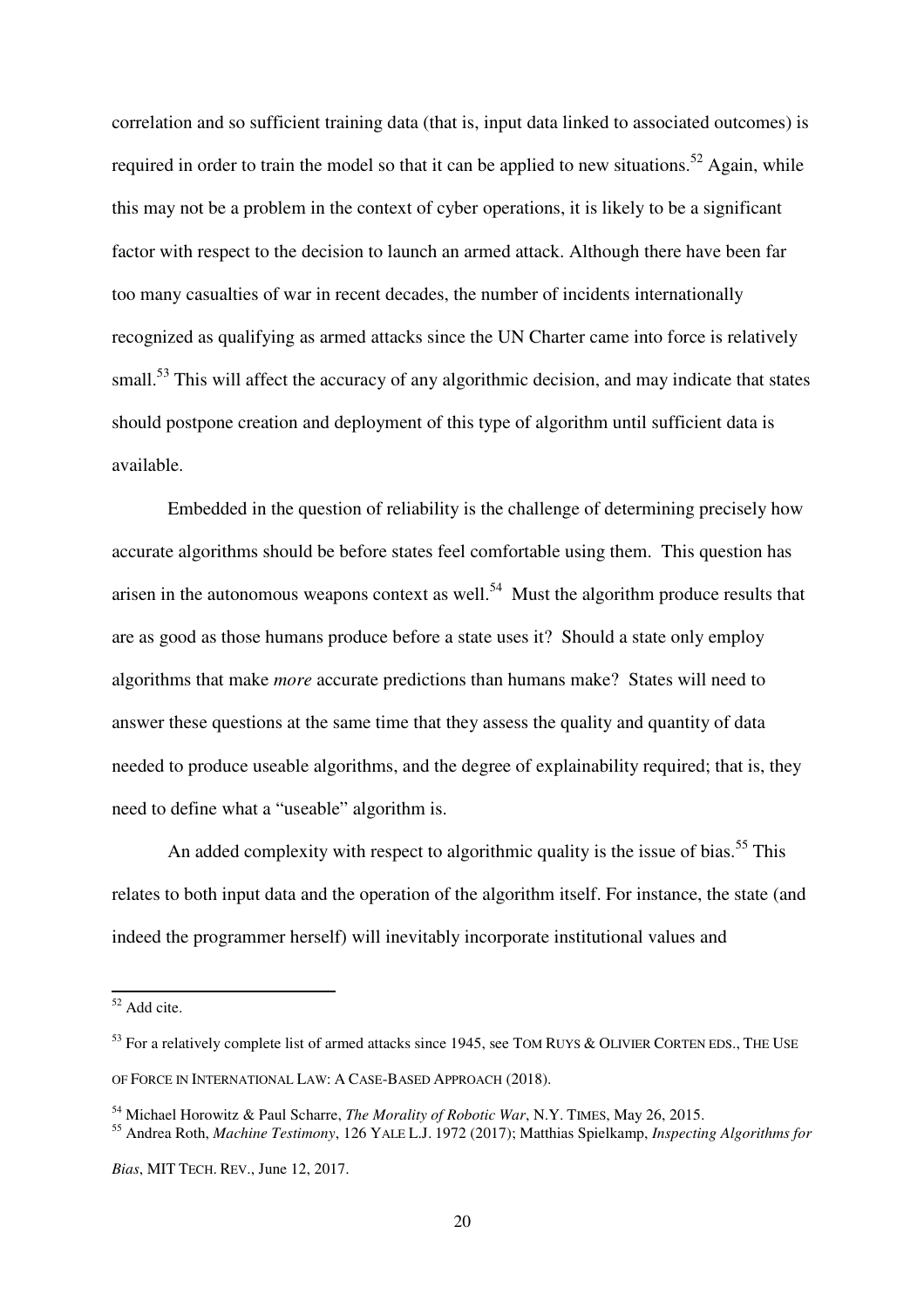preferences into code. A self-defense algorithm of a state that is deeply hesitant to use force, or that analyzes situations through a particular world view, will operate differently than an algorithm of a state that is more willing to employ force (and interprets the Charter and customary law as more permissive), or that analyses situations through a different political lens. These two states would need (and elect) to train their algorithms on different kinds of historical examples that reflect their own preferred approaches to self-defense. In addition, threat assessments will, as stated in the previous section, require an analysis of the political discourse and cultural, social, and psychological profiling of decision-making dynamics in other states. This creates an additional risk of programming bias in relation to the way algorithms are designed to interpret actions of specific states, because states may incorporate (possibly faulty) preconceptions about other states into the machine learning process.

#### 3. The difficulty of encoding legal rules

Another significant challenge—one faced by anyone creating an algorithm that makes recommendations driven by underlying bodies of law—is the difficulty of translating broad legal rules into very precise code.<sup>56</sup> In the use of force context, an algorithm created to help a state respond in self-defense would need to reflect the appropriate international law triggers: a determination that an armed attack has occurred or is imminent.<sup>57</sup> A programmer crafting an algorithm that a state might use to help it gauge the lawful scope of a forcible defensive response would need to convert contested and malleable concepts such as necessity and

<sup>56</sup> Maayan Perel & Niva Elkin-Koren, *Accountability in Algorithmic Copyright Enforcement*, 19 STAN. TECH. L. REV. 473, 518 (2016 ("This process of translating legal mandates into code inevitably embodies particular choices as to how the law is interpreted, which may be affected by a variety of extrajudicial considerations, including the conscious and unconscious professional assumptions of program developers.").

<sup>57</sup> UN Charter Art. 51; Murphy, *supra* note 13.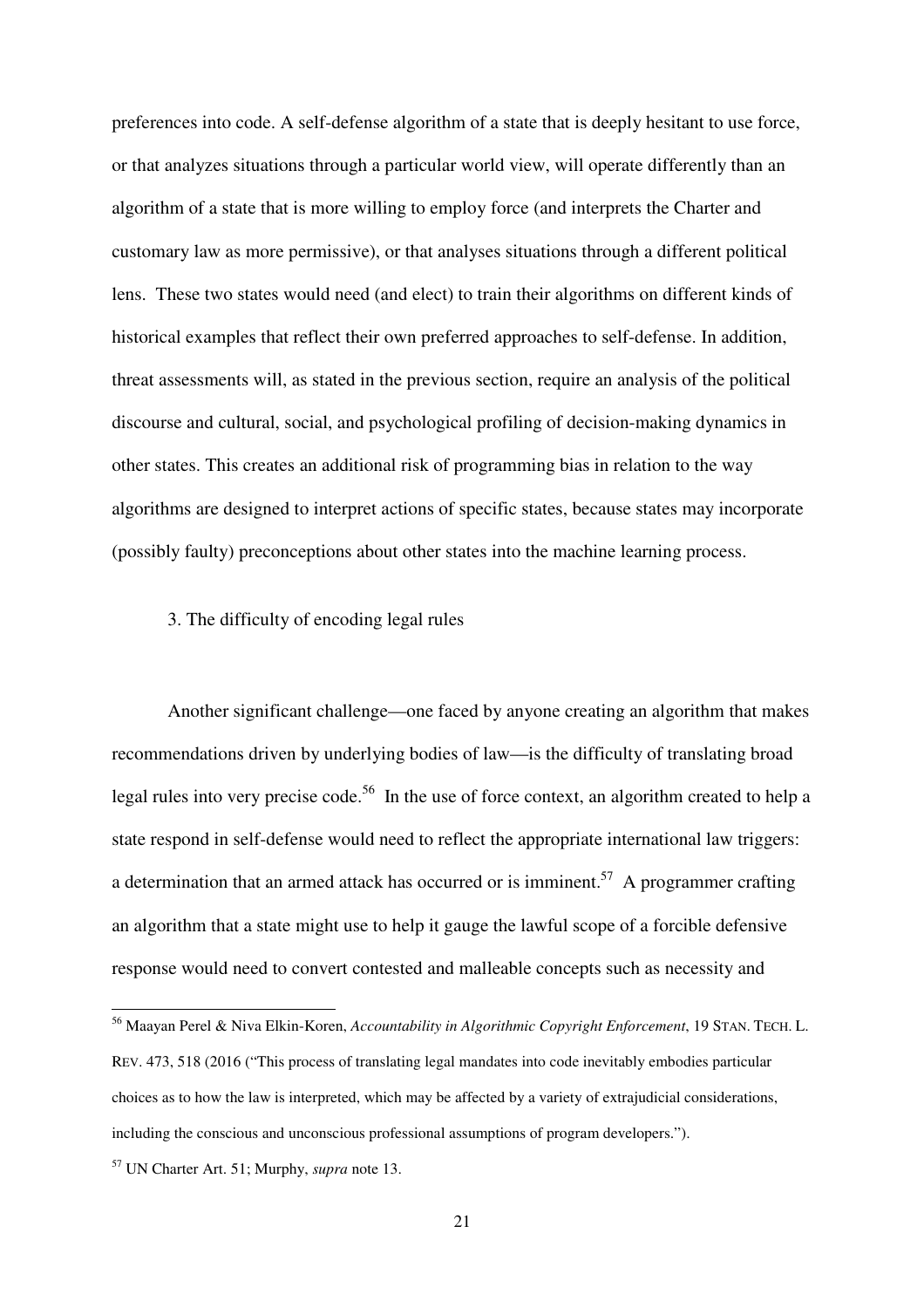proportionality into discrete, binary decision trees. This already has proven a challenge in domestic legal systems that employ algorithms to make decisions about how to allocate welfare benefits and who to exclude from air travel, for instance.<sup>58</sup> It is likely to prove an even harder problem in international law, because concepts often exist at a higher level of generality and because there may be less consensus among stakeholders about how to interpret these concepts. The approach that a state takes to international law, including in the realm of use of force, rarely takes the form of a rigid set of rules, is usually context dependent, and often is subject to a range of views and changing administrations. Efforts to transform this into code would therefore require constant debate and the ability to continuously edit and change fundamental sections of the algorithm. Further, coders are unlikely to have experience with or training in law, making the translation exercise fraught.

# 4. What does this mean for the use of algorithms?

The above discussion indicates that states should take a number of factors into account when considering the use of machine learning algorithms in a use of force context. An initial question is whether the algorithm can actually perform the desired task. There is a distinction between the use of algorithms to *make* a decision and the use of algorithms to *inform* a decision. The latter is far less radical than the former. A follow-on step is then to ensure that the algorithm has sufficient quality of data, including training data, and is coded appropriately, so that the state can ensure its quality and reliability, or at least quantify those characteristics. The state additionally must ensure that the algorithm's users know the circumstances in which the algorithm can work, its level of accuracy, and what it can or cannot do. This will help to ensure that those deploying algorithms, or making decisions

<sup>58</sup> Danielle Citron, *Technological Due Process*, 85 WASH. U. L. REV. 1249, 1252 (2008).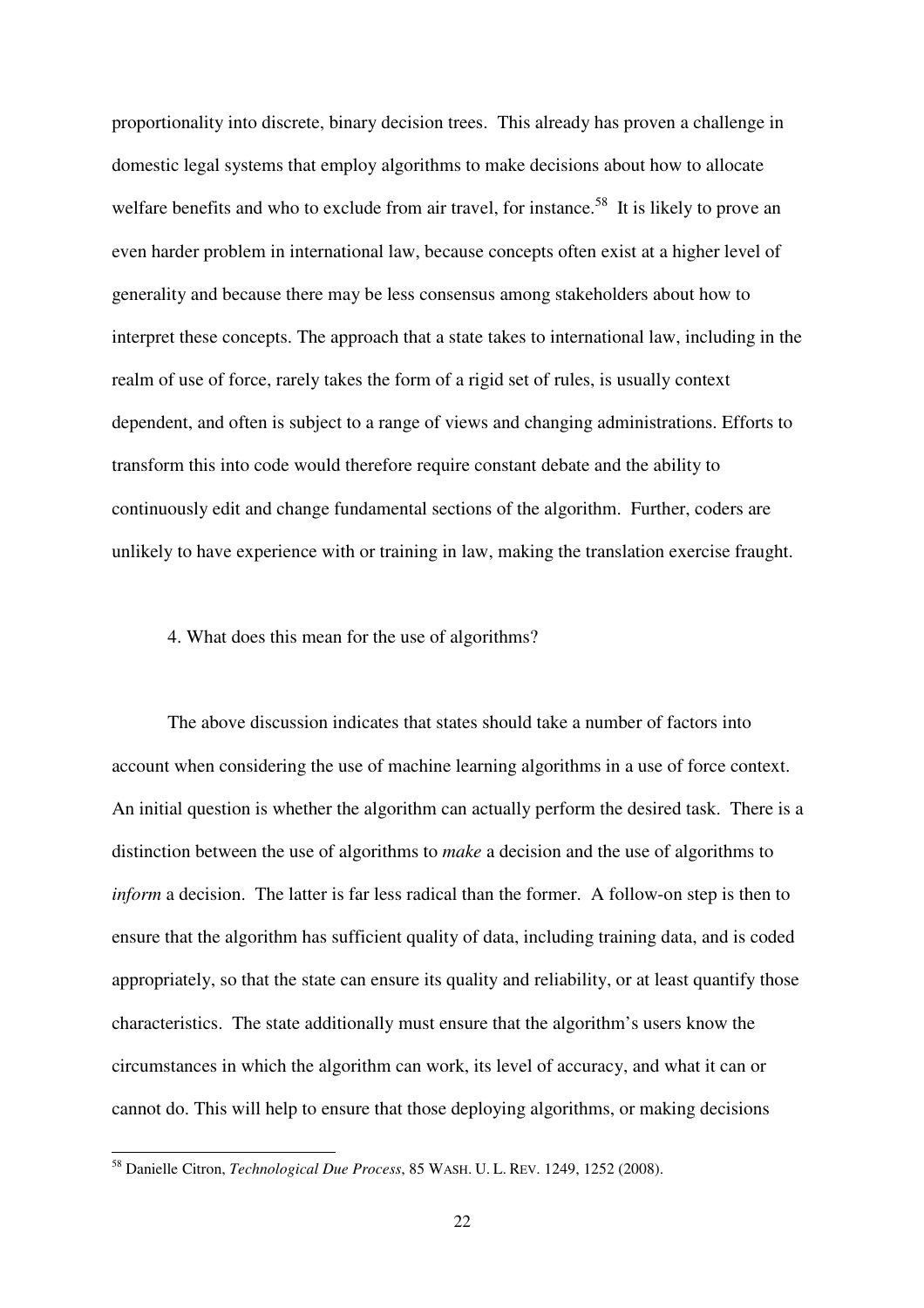informed by algorithms, are aware of the algorithms' limitations and can effectively evaluate outputs.<sup>59</sup>

States might take a number of other measures to enhance quality and reliability. For instance, states might hard-code the prioritisation of particular (reliable) intelligence sources into the design; might identify acceptable levels of accuracy, and therefore of false positives and false negatives; and might facilitate close interaction between developers and international lawyers during the design process.

#### *B. Level of Human Involvement*

 $\overline{a}$ 

Whenever government officials deploy algorithms to guide their decision-making, they must determine how heavily to rely on those algorithms in weighing courses of action. For several of the use of force scenarios described in Part II, machine learning tools seem likely to provide valuable guidance, but are unlikely to receive absolute deference from states' leadership and their militaries. That is, states may use algorithms to inform and supplement human decision-making, but generally are unlikely to grant those algorithms decision-making authority. The "automatic self-defense" cyber scenarios discussed above, however, pose a deeper challenge, one that potentially pits practicality against ethics: Should war-and-peace decisions necessarily be made by humans?

# 1. The concept of "meaningful human control"

<sup>&</sup>lt;sup>59</sup> For further discussion regarding the use of algorithms, see Lorna McGregor, Daragh Murray & Vivian Ng, *International Human Rights Law as a Framework for Algorithmic Accountability* (forthcoming 2018).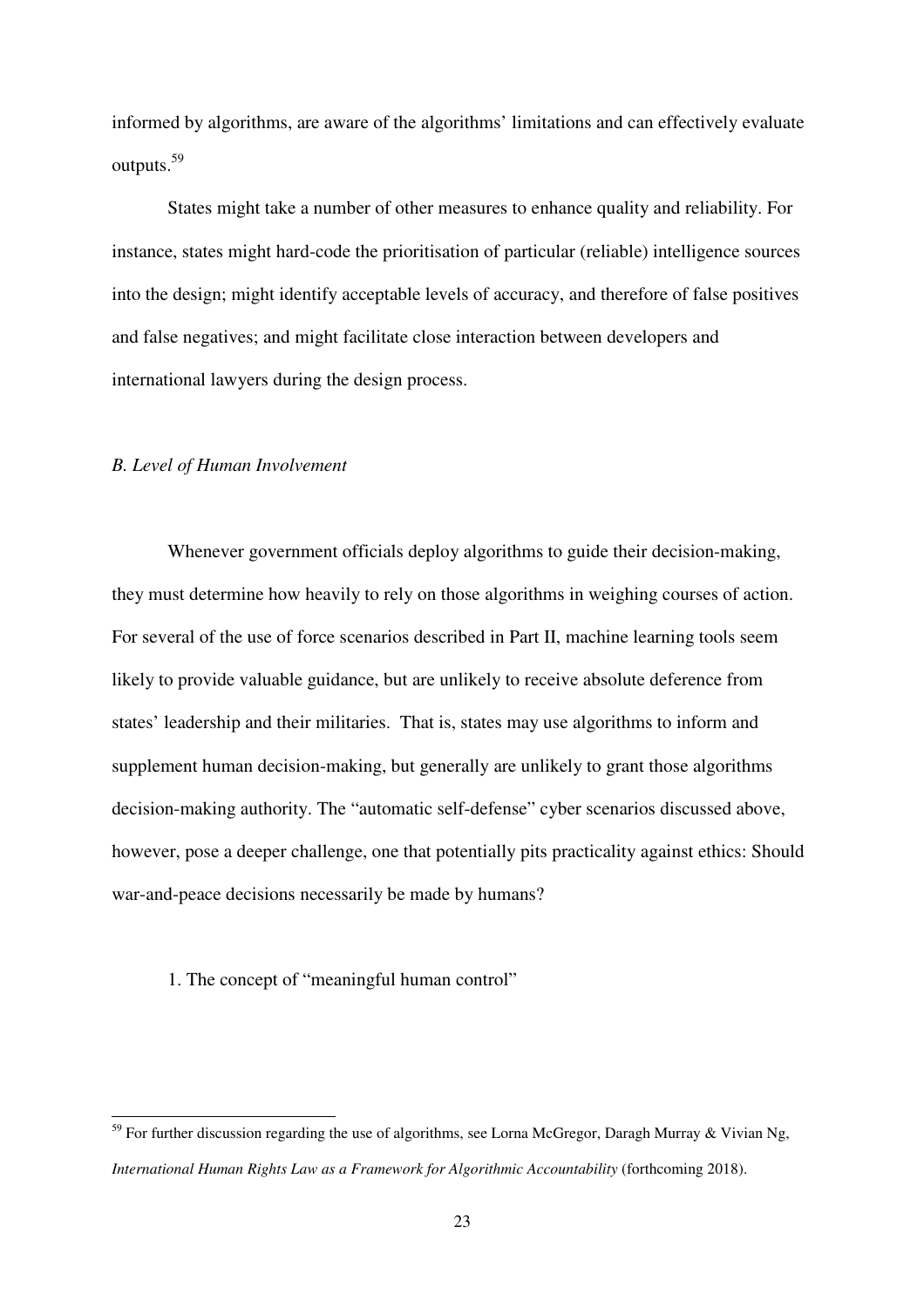States, scholars, and ethicists have begun to consider these questions in the heated debate about lethal autonomous weapons systems, sometimes referred to pejoratively as "killer robots." As some anticipate a future in which states will deploy fully autonomous robots to identify and kill combatants, various actors have argued that it is imperative for a human to maintain "meaningful human control" over decisions to employ force during armed conflict.<sup>60</sup> The use of algorithms in relation to the initial decisions on resort to force raise similar questions, perhaps even with added urgency. If the possibility that a machine might be given the power to "decide" to kill a single enemy soldier is fraught with ethical and legal debates, what are we to make of the possibility that a machine could ultimately determine whether a nation goes to war, and thus impact thousands or millions of lives?

Disappointingly, a closer look at "meaningful human control" in the autonomous weapons discourse reveals it to be deceptively alluring but substantively vague and unhelpful. A number of actors and scholars have attempted to define the concept, focusing upon elements such as the nature of the role the human plays in the use of such weapons; the availability of appropriate information for the human operator; and the effective control the human has over the system.<sup>61</sup> All these elements are, however, subject to differing interpretations that become even more apparent when one moves from the debate over autonomous weapon systems into the use of algorithms in the *jus ad bellum*.

In the autonomous weapons sphere, one issue at stake is whether a machine should be allowed to have the final "say" in whether to pull the trigger and kill an individual.

<sup>60</sup> *See, e.g.*, UNIDIR, The Weaponization of Increasingly Autonomous Technologies: Considering How Meaningful Human Control Might Move the Discussion Forward (2014).

<sup>61</sup> *See, e.g.*, Michael C. Horowitz & Paul Scharre, *Meaningful Human Control in Weapon Systems: A Primer*, Center for a New American Security, Working Paper, March 2015; *see also* Human Rights Watch, *Killer Robots and the Concept of Meaningful Human Control, Memorandum to Convention on Conventional Weapons (CCW) Delegates*, April 2016.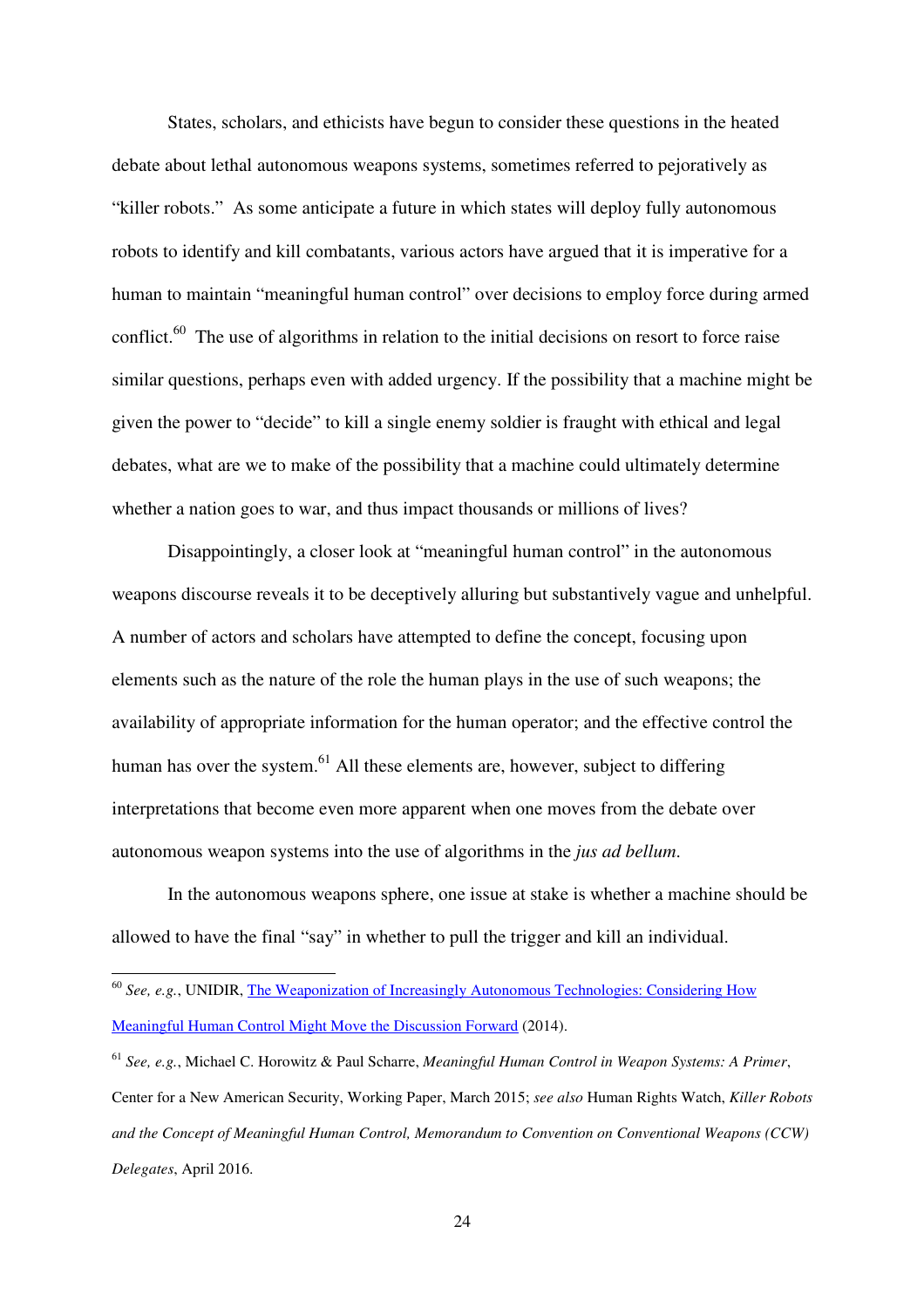Reasonable arguments have been made pointing out advantages and disadvantages to the various approaches,<sup>62</sup> but ultimately this appears to be a question of policy and ethics rather than law. While it remains an open ethical question in the autonomous weapons sphere, the corresponding issue is less likely to be a debate for the *jus ad bellum*. It may be theoretically correct that in certain circumstances we would be safer by placing our trust in a welldesigned algorithm than in allowing irrational and unpredictable leaders to control nuclear red buttons. Nonetheless, a world in which the final decision on taking the nation to war is delegated to a computer is hard to imagine, and while the future may hold surprises, for the time being such scenarios can be filed under the fictional part of science fiction. At least two situations do emerge, however, that pose challenges vis-à-vis human involvement. The first is the use of algorithms to inform the decision-making process. The second is the potential need to allow algorithms to make decisions (that may rise to the level of the use of force) in particular contexts, notably cyber.<sup>63</sup>

# 2. Algorithms that inform

Algorithms could—and arguably are likely to—play a crucial role in almost every part of the decision-making process leading up to the point when a state initiates force. Their use is likely to grow in particular in the area of threat assessment, thereby providing the foundations upon which humans make the decision to go war. Machine calculations could consequently play a critical role in life and death decisions for whole countries, impacting far more lives than the autonomous weapons currently being so vigorously debated. This is perhaps a natural result of the tendency to pay more attention to individualised contexts than

 $\overline{a}$ <sup>62</sup> *Id.* 

<sup>63</sup> *See supra* Part II.B.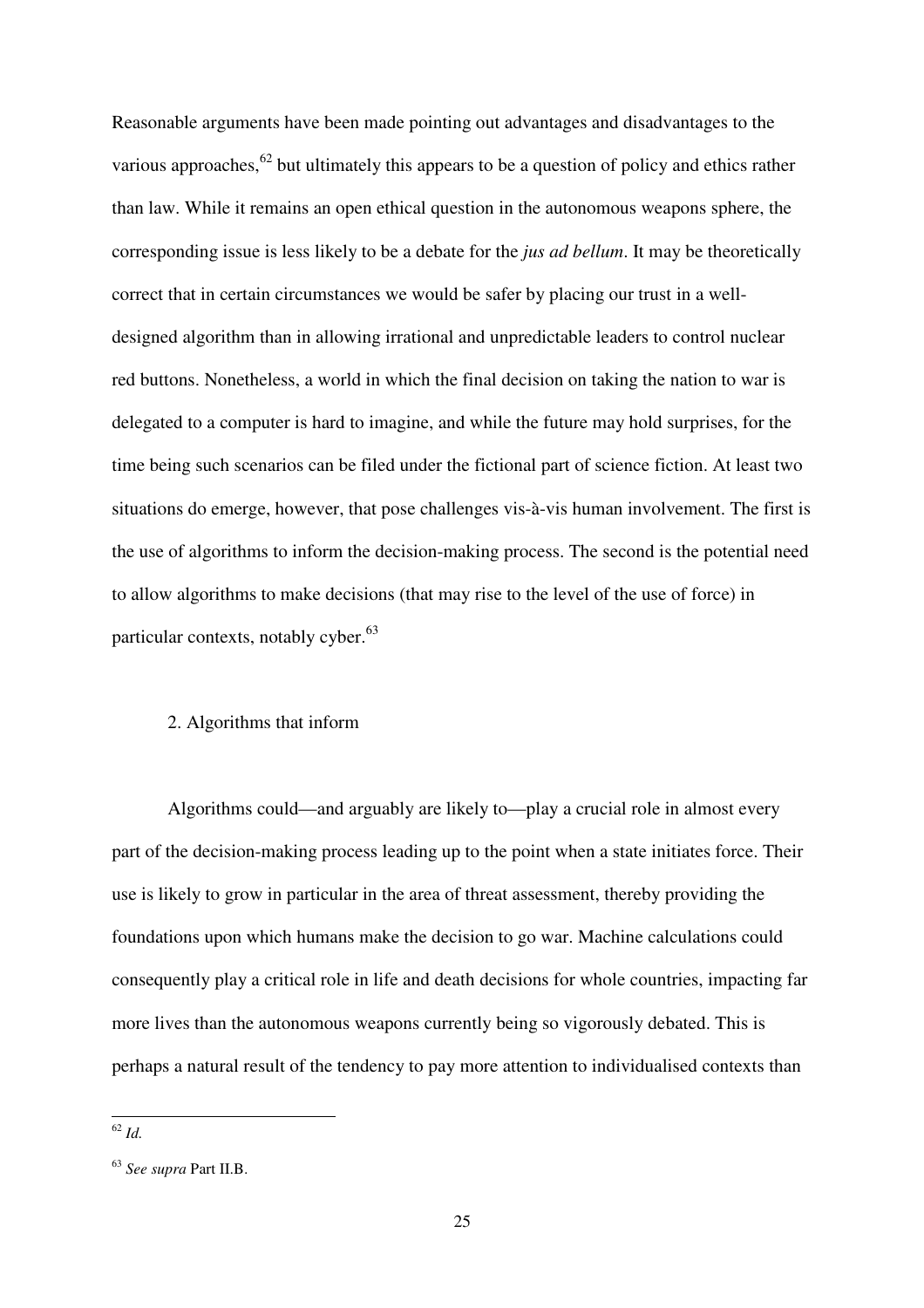to abstract policy. For example, introducing algorithms that calculate survival chances and cost-effectiveness to determine whether to pull the plug on a single terminally ill individual would probably horrify many, even though we might accept using algorithms for costeffectiveness calculations that affect the provision of healthcare and medicines to millions.

In the context of resort to force, the role of algorithms in the underlying calculations could lead states to unwittingly make war-related decisions almost entirely based on machine calculations and recommendations.<sup>64</sup> A key concern is that, even if the final war-making decision rests with humans (in this case, a state's executive branch), the degree to which that human involvement is considered "meaningful" may be questioned. Two relevant factors are (a) the centrality of algorithms to the decision-making process, and (b) the deference given to algorithmically-produced decisions.

First, as algorithms become increasingly central to state decision-making processes, the number of algorithmic recommendations that inform—and therefore influence—a final decision is likely to increase. This means that the impact of any inadequacy within the underlying algorithm<sup>65</sup> may be magnified. The potential exists for a cascade effect, whereby a small bias in the first algorithmic recommendation is fed into a second algorithmic recommendation, which in turn skews the input for a third recommendation, and so on. Within any inter-connected and inter-dependent process, the impact of even a small error may be extensive.<sup>66</sup> This means that although a human may make the final decision, the basis on

<sup>&</sup>lt;sup>64</sup> In these scenarios, the state presumably has decided not to deploy an algorithm in a decision-making role. For the purpose of this example, questions of reliability etc., although pertinent, are secondary to the question of whether the level of human involvement is meaningful.

<sup>65</sup> *See supra* Part III.A.

<sup>&</sup>lt;sup>66</sup> Any error will be compounded should bias or other inadequacy exist with respect to each algorithmically informed recommendation in the decision-making chain.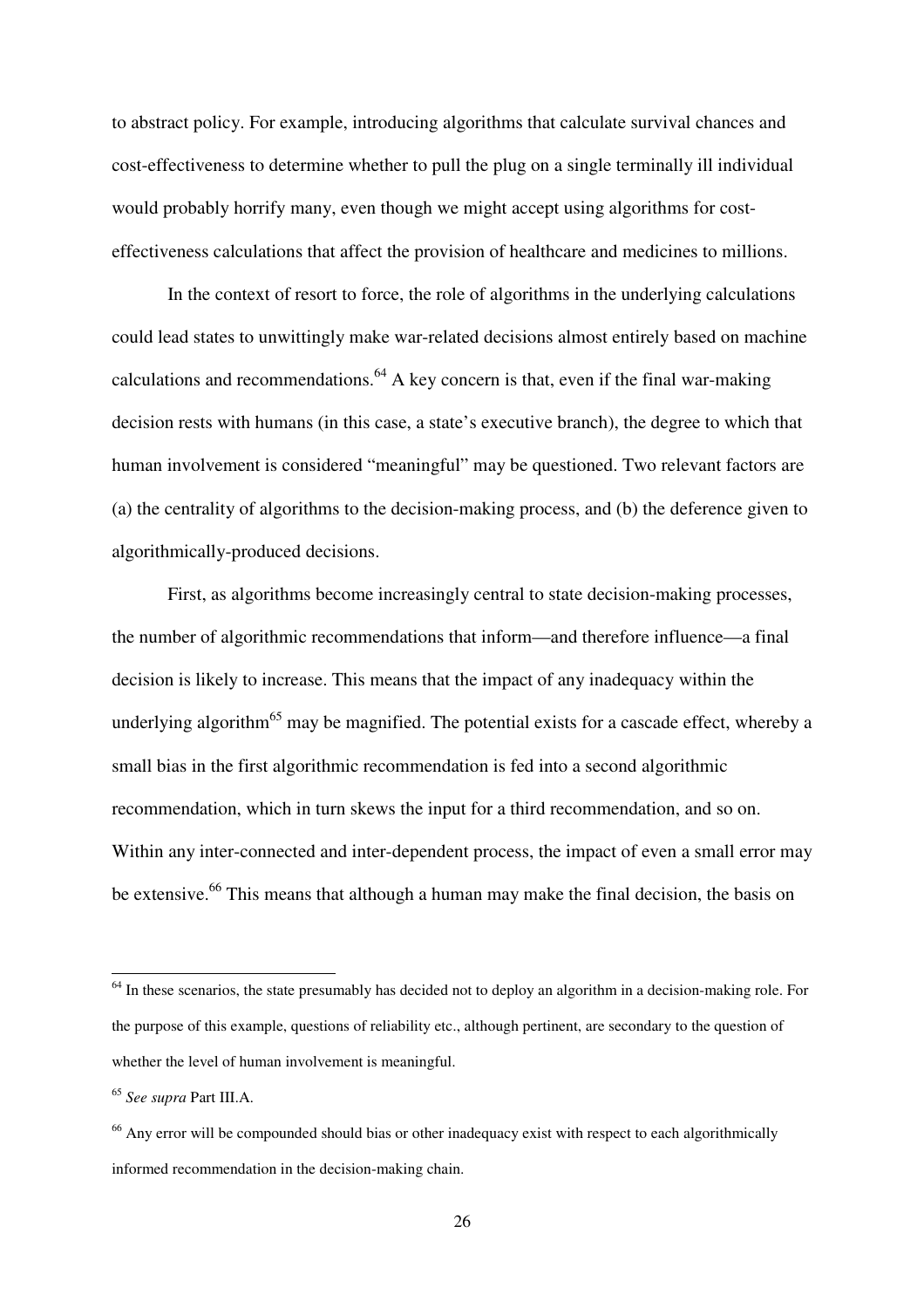which that decision is made, and the range of available options, may have been heavily influenced by the underlying algorithm(s).

The other factor is the deference granted to algorithmically-produced decisions, a phenomenon often referred to as "automation bias." Some studies have found that operators of automated systems tend to trust those systems' answers,  $67$  including in circumstances in which their own judgment or experience would have led to a different conclusion.<sup>68</sup> One reason for this may be that people presume that algorithmic decisions are made on the basis of indisputable hard science, or operate at a level beyond human capacity, or because people fear overruling the computer and "getting it wrong." This phenomenon is likely to be exacerbated in the context of use of force decisions. It is in the very nature of algorithmic systems to engage in complex and potentially undecipherable calculations, and to compute across a scale of factors and at a speed that humans cannot replicate.<sup>69</sup> Even if one takes the position that the decision to use force at the state level must not be delegated to machines, it is hard to escape the fact that algorithms are likely to play a growing role in all of the underlying calculations. The more advanced algorithms become, the less meaningful human decisions become. Ensuring the algorithms' quality and reliability, as well as transparency and explainability, will therefore be of utmost importance.<sup>70</sup> States must also take the human factor into consideration. The likelihood that a human operator will defer to an algorithmic decision may only increase in the resort to force context, as the potential consequences associated with overruling an algorithmic recommendation and deciding *not* to use force are

<sup>67</sup> Citron, *supra* note 58, at 1271 and notes 147-48.

<sup>68</sup> Lonnie Shekhtman, *Why do people trust robot rescuers more than humans?*, CHRISTIAN SCI. MONITOR, Mar. 1, 2016.

 $69$  The inability to understand the calculations is likely to intensify the more states move toward machine learning systems that can create new algorithms beyond the original human input.

<sup>70</sup> *See infra* Part III.C.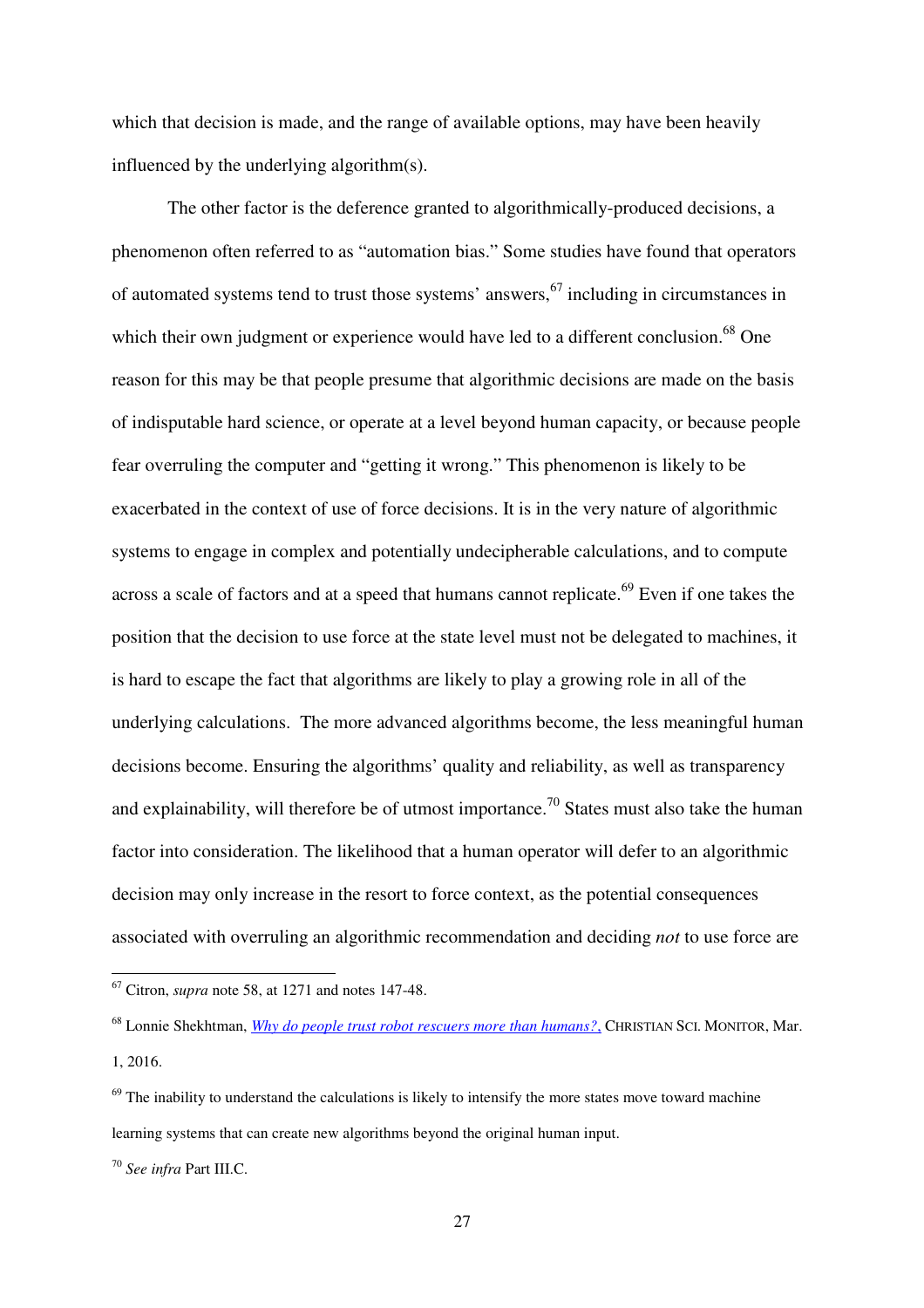significant, to say the least. As a result, individuals should be trained to resist unwarranted automation bias.

## 3. Algorithms that make direct decisions

In certain contexts, transferring decision-making to an algorithm may be necessary. This is most obviously the case in the cyber sphere, though it is possible that the need may arise in other cases as well, such as in situations of leadership decapitation. When computer systems come under a cyber-attack, the most efficient response will often be an immediate one generated by the machine itself. Indeed, operations may occur at such speed that human decision-making is rendered inadequate. In most cases this will involve a system undertaking purely defensive measures to prevent further intrusion and damage, such as closing itself off from the network.<sup>71</sup> However, it is also possible that a state could craft an automated cyber counter-attack to halt an ongoing attack, or to harm the source from which the initial attack originated. There is growing awareness of the possibility that cyber operations could lead to actual harm in the physical domain,<sup>72</sup> which would be equally true of cyber counter-attacks in self-defense.

Moreover, even if it is less likely, at least in the near term, that the use of autonomous cyber defenses will lead to human death, it is quite possible that a state's cyber defenses, pitted against another state's cyber algorithms, might ultimately place those two states in a situation of armed conflict. Given the potential that such a scenario could unfold as a result of

 $71$  Not all of these measures will necessarily amount to a use of force requiring a self-defense-based justification. <sup>72</sup> *See* Nicole Perlroth & Clifford Krauss, *A Cyberattack in Saudi Arabia Had a Deadly Goal. Experts Fear Another Try.*, N.Y. TIMES, Mar. 15, 2018 (stating that goal of cyberattack on Saudi petrochemical plant was to trigger an explosion).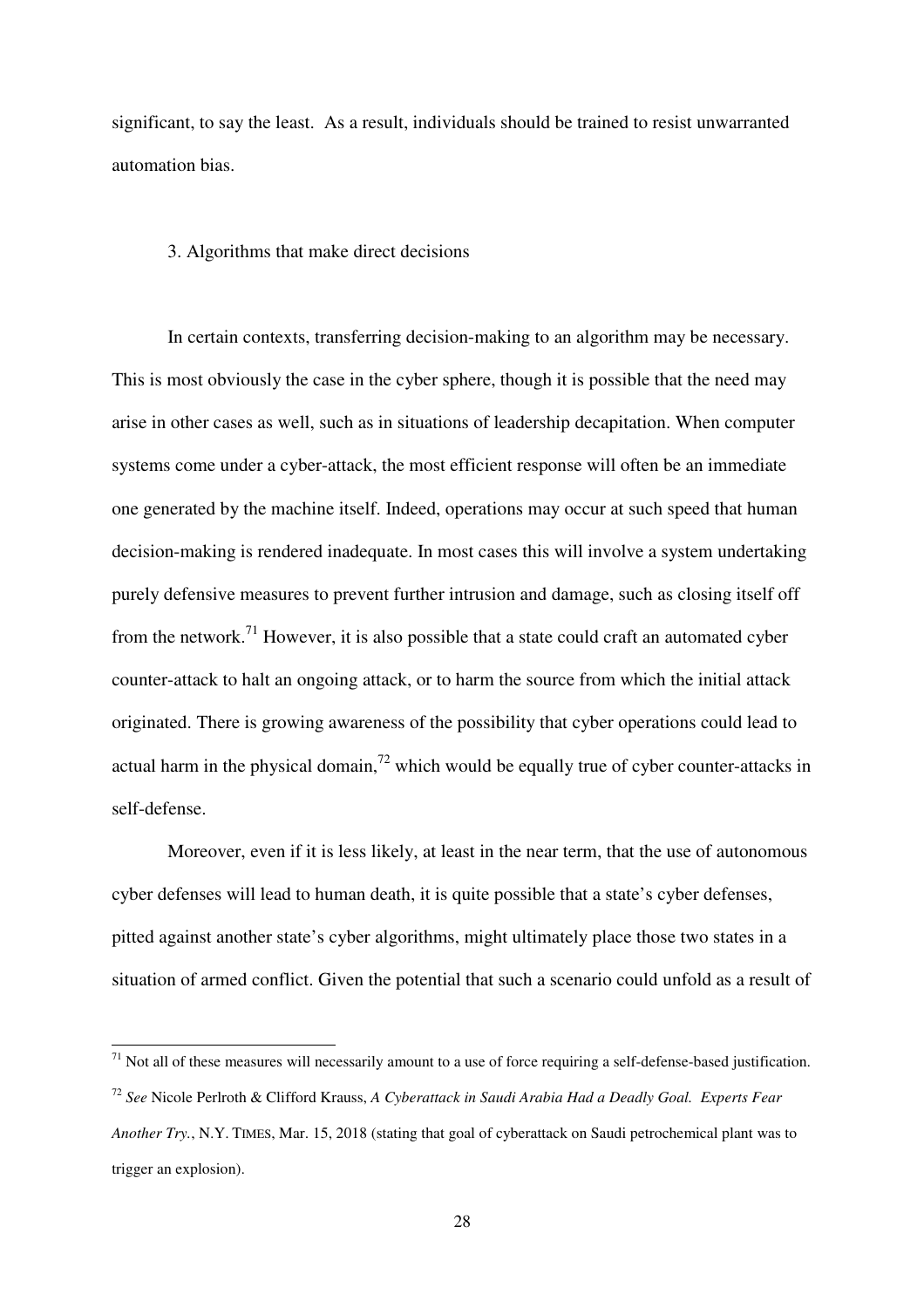direct interaction between computer systems without an affirmative human decision, it may be wise to limit the capabilities of these systems. We recognise that a state's right of selfdefense is applicable in the cyber sphere, and that in some circumstances this may necessitate the use of cyber counter-operations that respond faster than humans and with an ability to cause counter-damage. However, we suggest that any such operations be calibrated to have the lowest possible effect necessary in order to halt the attack against the system until a human can evaluate the situation, and that an alert system be put in place.<sup>73</sup> While selfdefense may allow for operations that go beyond purely repelling the attack of the moment,  $^{74}$ further counter-offensive operations in line with a wider understanding of the legal aims and limits of self-defense should only take place after consideration by the appropriate political and military leadership.

# *C. Transparency and Explainability*

States generally are reluctant to disclose how they make decisions about resorting to force, and what information they have taken into account in making particular force-related decisions. One reason for this is that they wish to conceal their sources of information and the intelligence methods they employed to obtain that information. This lack of transparency may be amplified in contexts in which a state employs machine learning to assist it in making use of force decisions. For instance, the state may not be able to fully explain how or why the algorithm reached a particular conclusion, it may be loath to reveal the contents of the

 $73$  For instance, a state might create a trigger that alerts humans when one of its "automatic cyber defense" systems begins to undertake rapidly escalating exchanges with another system. A comparable context in which multiple algorithmic systems engaged in uncontrolled ways was the 2010 stock crash that was driven by the interaction of automatic trading systems. ECONOMIST, *One Big, Bad Trade*, Oct. 1, 2010.

<sup>74</sup> ILA Report, *supra* note 40.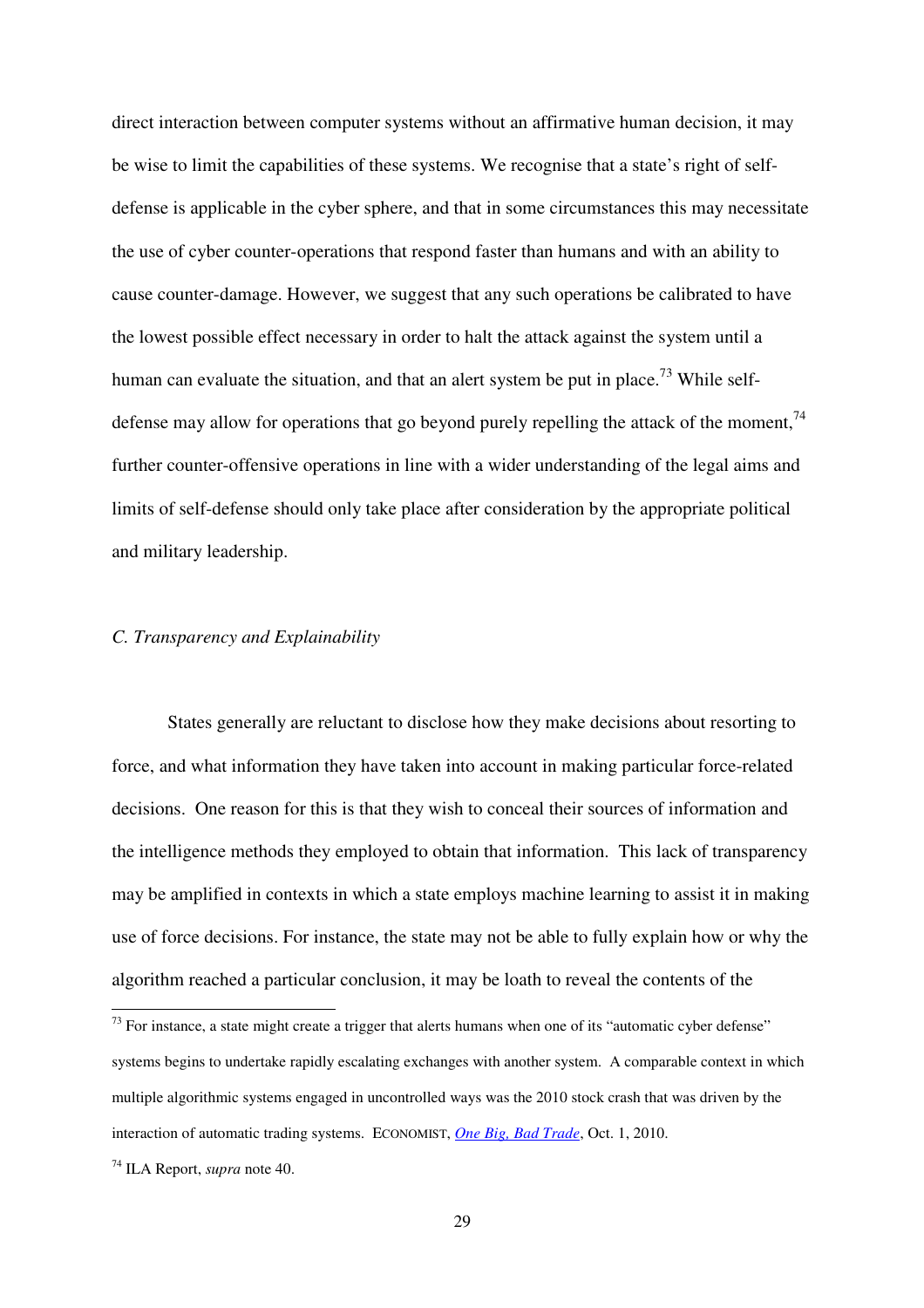algorithm, or it may even be reluctant to indicate that it deploys algorithms at all in the use of force context.

A significant challenge posed by the use of algorithms generally, and by machine learning in particular, is that individuals receiving the computer program's recommendations often will not know precisely how the program arrived at its conclusion. A common form of machine learning uses "neural nets," algorithms that recognize patterns by teaching themselves how to weight different components of the input data.<sup>75</sup> This weighting is often invisible. Thus, although the algorithm's creators will know the nature of the input data in general terms, they may not know the weight the algorithm gave to particular input points.<sup>76</sup> For instance, it may not be possible to determine the weight that an algorithm gave to troop movements, human intelligence, social media chatter, or indeed a previously unanticipated set of factors that the algorithm identified. Critics worry about reliance on algorithms that cannot explain to their users how they reached a particular outcome or recommendation;<sup>77</sup> these concerns may be compounded if states do not adequately address issues relating to algorithmic quality and reliability. A solution may take the form of "explainable algorithms," which are algorithms that can, to a greater or lesser extent, list the factors taken into account and explicate the weighting given to each factor.<sup>78</sup> Of course, even this task is not

<sup>75</sup> Robert Hof, *Deep Learning*, MIT TECH. REV. (2013).

<sup>76</sup> Danielle Kehl et al., *Algorithms in the Criminal Justice System: Assessing the Use of Risk Assessments in Sentencing*, RESPONSIVE COMMUNITIES 28 (July 2017).

<sup>77</sup> Will Knight, *The Dark Secret at the Heart of AI*, MIT TECH. REV., Apr. 11, 2017.

<sup>78</sup> David Gunning, *Explainable Artificial Intelligence (XAI)*, Defense Advanced Research Projects Agency.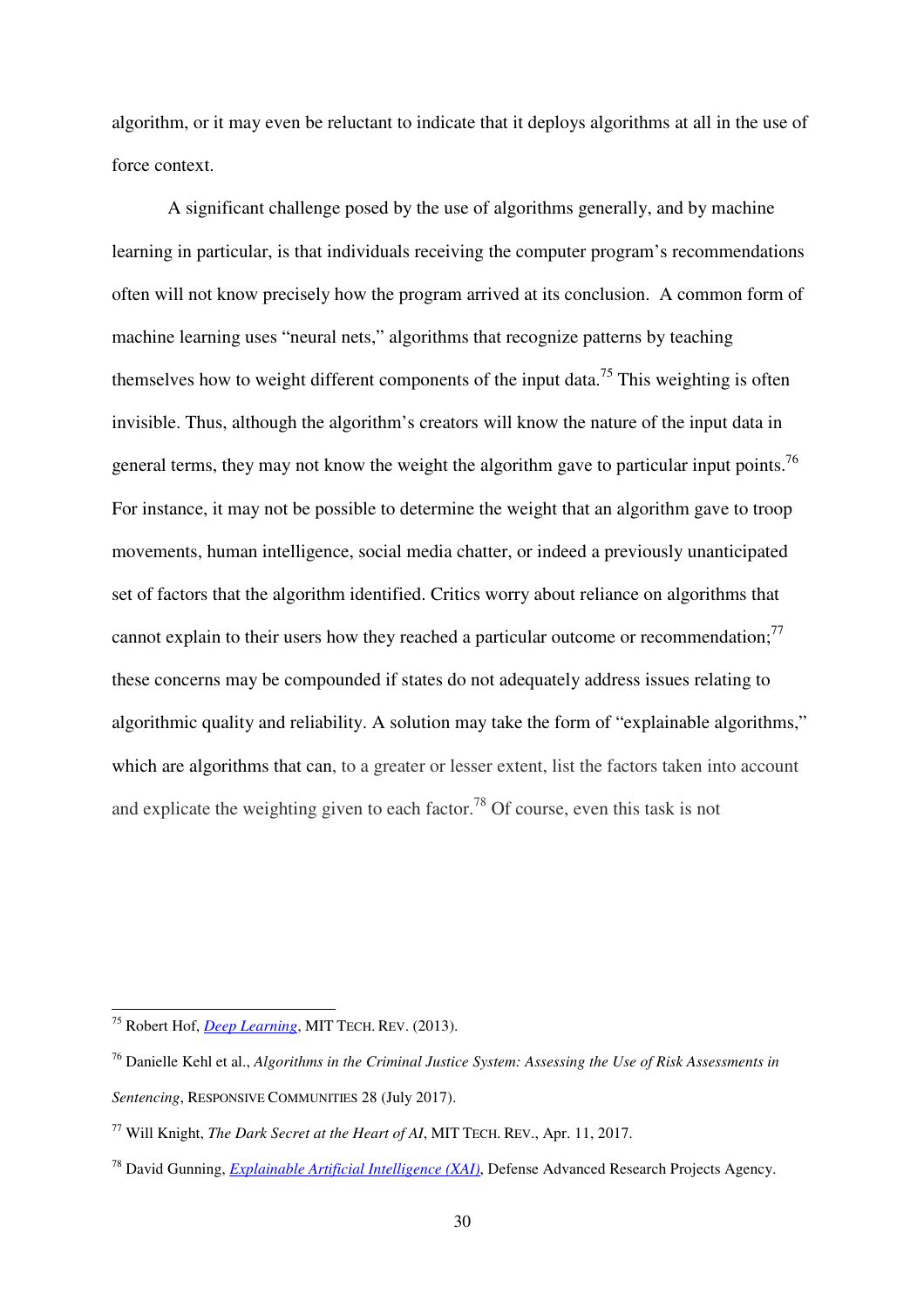straightforward. The vast quantity of input data, and the complexity of the weighting and the relationships between data points, may pose challenges for human comprehension.<sup>79</sup>

Transparency and explainability are particularly important in a legal context, and various audiences often seek or demand greater transparency about state decision-making in the use of force context. A state may be pressed by the UN Security Council, its allies, other states, and its domestic and foreign publics to explain why it undertook a particular use of force. In limited cases, another state might even be able to pursue a case against it in the International Court of Justice, where it would have to account more clearly for its decisionmaking.<sup>80</sup> Further, being transparent about what information guided a decision to use force can help a state persuade other states that its force was legitimate (as happened with Israel's strike on the al Kibar facility in Syria). States therefore must be prepared to address questions about the use of algorithms in the *jus ad bellum* context, where other states and the public generally will be unsatisfied with a government explanation that asserts, "We went to war because the computer told us to."

In the area of threat assessments, in which states are more likely to use algorithms extensively, a greater form of transparency should, in principle, be achievable. A machine that simply provides a final conclusion that "an anticipated attack is estimated at 90%" is not transparent, and could lead to a high risk of automation bias in which the humans decide to act on the basis of percentages without understanding their origin. However, it should in theory be possible for the machine to reveal the information on which its estimation is based.<sup>81</sup> For example, it could note that its calculations are based on satellite imagery of troop

 $79$  Some have proposed that algorithms may provide a solution; algorithms may be designed to monitor the performance of other algorithms. Matt Burgess, *Holding AI to Account: Will Algorithms Ever Be Free From Bias If They're Created by Humans?*, WIRED, Jan. 11, 2016.

<sup>&</sup>lt;sup>80</sup> Armed Activities on the Territory of the Congo (DRC v. Uganda), Merits [2005] ICJ Rep. 168.

<sup>81</sup> DARPA's pursuit of explainable AI is significant in this regard. *See* Gunning, *supra* note 78.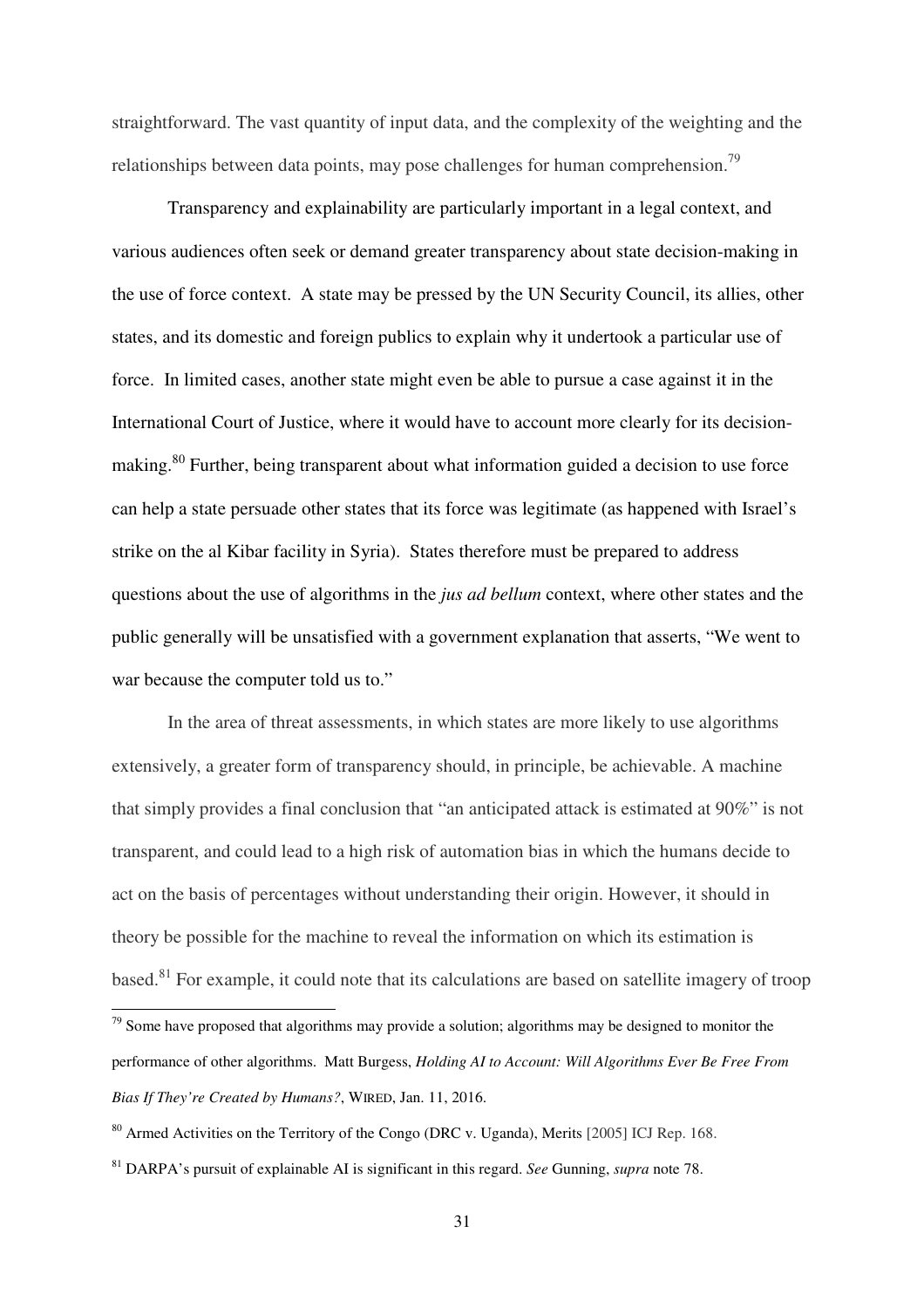movements and the stock-piling of weapons by another state, combined with analysis of that state's past behaviour in similar circumstances. This would allow the executive and military leadership to make informed decisions, incorporate any additional contextual information of which they are aware, and identify what information might be missing from the machine's analysis.

Concerns over explainability and transparency are heightened in circumstances in which machines are designed to initiate action without human involvement (such as automated responses to cyber threats). If the deep learning process prevents the state from understanding how the machine's neural networks reach a conclusion, then in effect it becomes difficult—and perhaps impossible—to predict the actions a defensive system might take in response to an attack. Would it be lawful to deploy a system whose actions we cannot predict, and moreover to do so in the context of use of force? The answer may depend on how we define predictability and what it is that we need to predict. On the one hand, it might imply being able to predict each and every step the machine would take in any given context. This would allow for greater transparency and explainability, but would probably only be possible with systems that operate on the basis of pre-programmed rules of logic. On the other hand, if a state unleashed the full power of machine learning based on deep neural networks, it would likely mean that the state would be unable to predict each and every step the algorithm takes, because the algorithm would be able to adapt and develop new solutions to emerging and dynamic situations.

A different approach to predictability might be to accept the impossibility of knowing in advance the precise details of each step the machine might take, but require confidence that whatever actions it does initiate, the parameters of its programming ensure that these actions will always be within the limits of the applicable legal framework. In other words, the focus would be on reliability rather than predictability. This approach might be acceptable insofar

32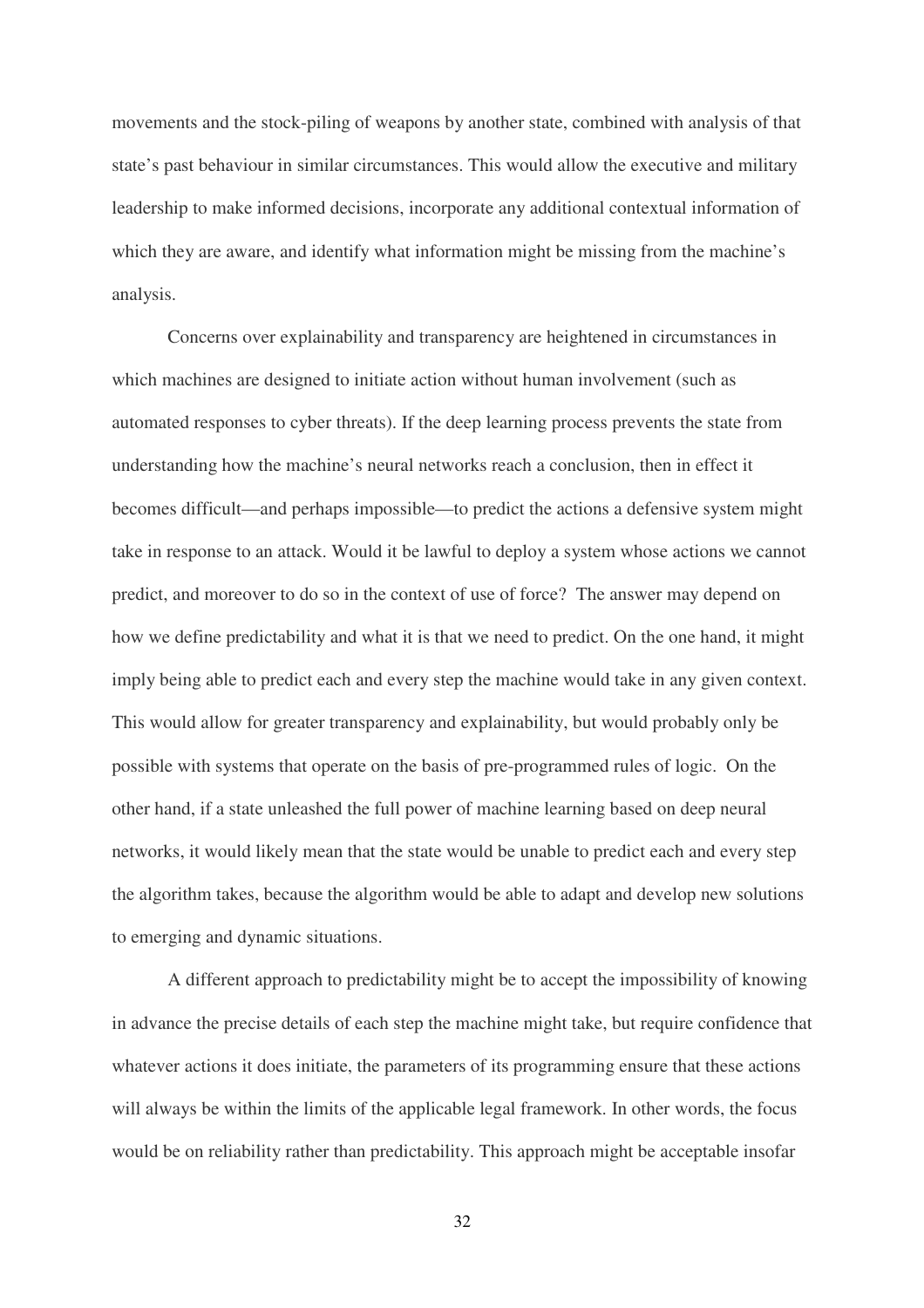as it does not allow for violations of the law on the resort to force, but it does create a serious challenge to the above-noted desire for transparency and explainability. If states choose to require the latter, it may prove impossible for now to use machine learning systems whose black box of reasoning we cannot crack. This concern is one more reason that, in the limited circumstances in which machines can initiate responses, they should be programmed to focus on the (more predictable) minimal defensive actions necessary, rather than allowing for counter-offensives.<sup>82</sup>

## *D. Attribution*

It sometimes can be difficult for a victim state to correctly attribute the source of an armed attack. South Korea, for instance, took several weeks to attribute the sinking of one of its warships to North Korea.<sup>83</sup> Other examples include proxy wars during the Cold War era, where both the United States and the U.S.S.R. sought to conceal their participation in unconventional conflicts.  $84$  Nevertheless, it is imperative for a state to be able to make such an attribution to be able to know where, how, and against which actors to respond.

The process of attributing responsibility for a use of force to a specific state or entity is particularly difficult in a cyber context. This is due to both the nature of cyber operations and the architecture of the Internet. For example, cyber operations such as the Stuxnet worm may utilise malicious software, and it may be possible to identify that an attack is occurring,

<sup>82</sup> *See supra* Part III.B.

<sup>83</sup> Choe Sang-Hun, *North Korea Denies Sinking Navy Ship*, N.Y. TIMES, Apr. 17, 2010.

<sup>84</sup> Thomas Franck, *Who Killed Article 2(4)? Or: Changing Norms Governing the Use of Force by States*, 64 AM. J. INT'L L. 809, 820 (1970); Alberto Coll, *Unconventional Warfare, Liberal Democracies, and International Order*, 67 INT'L L. STUD. 3, 15 (1992) ("By its very nature, unconventional warfare leaves as few trails as possible. Conclusive, incontrovertible evidence of a party's guilt is hard to come by.").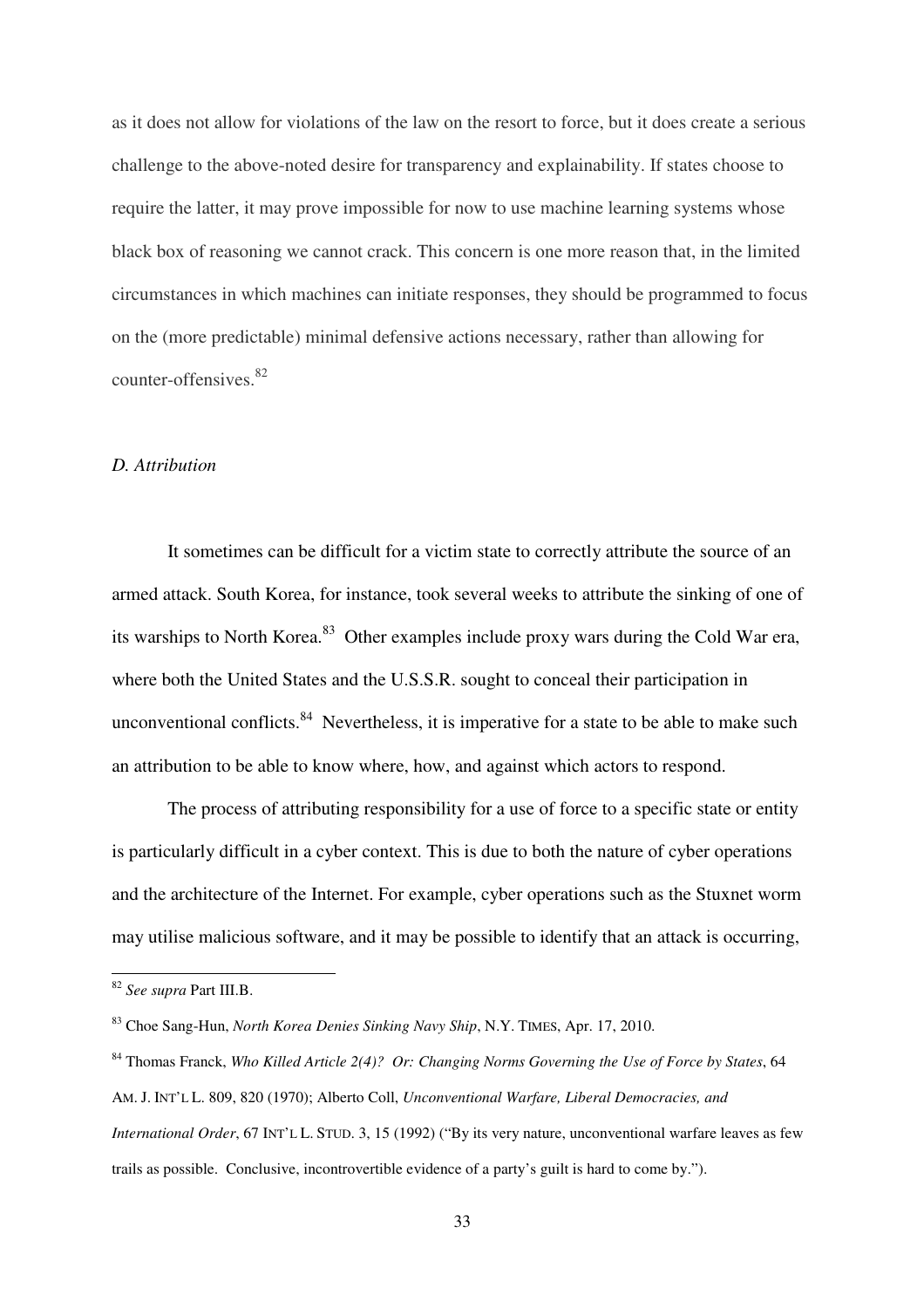and even that the attack is the result of particular software. Moving beyond this to attribute responsibility, however, gives rise to a number of complexities. For instance, determining the developer (or deployer) of malicious software is difficult. It may be possible to reverse engineer the software in order to extract the original source code, which can offer certain clues as to the author; it may be the case that the language used, or the repetition of previously identified code, provide concrete hints. It is equally possible, however, that the code's creators planted ostensible clues in the source code with the intent to mislead.

Moving beyond the strict confines of cyber, if an aggressor deploys a machine learning algorithm in the use of force context and the victim state is able to access that algorithm, the opacity inherent in the use of such algorithm may hinder a victim state's analysis of whether the attack was intentional or accidental. For instance, it may be difficult to understand the reasoning underpinning a machine learning recommendation or decision, and in any event, it may be straightforward for the aggressor to bury or disguise intent within the code. Of course, the "aggressor" state may still claim it was an accident, and the victim state may claim the right to respond regardless of intent,<sup>85</sup> but the use of machine learning presents increased opportunities for obfuscation.

Factors such as those described above render attribution difficult, and may limit the extent to which a victim state may exercise its right to self-defense. In particular, it may be the case that a victim state can take self-defense measures to halt an attack, but cannot take further, otherwise proportionate, measures because of its inability to directly attribute the attack. The complexity inherent in these issues may be illustrated by an example. Assume that a state suffers an armed attack that it tracks back to an algorithmic source but cannot attribute that algorithm to a recognized actor. Is it possible to speak of self-defense measures absent attribution of the armed attack? In past years there has been much discourse

<sup>85</sup> On the role of intent in the *jus ad bellum* see ILA Report, *supra* note 40.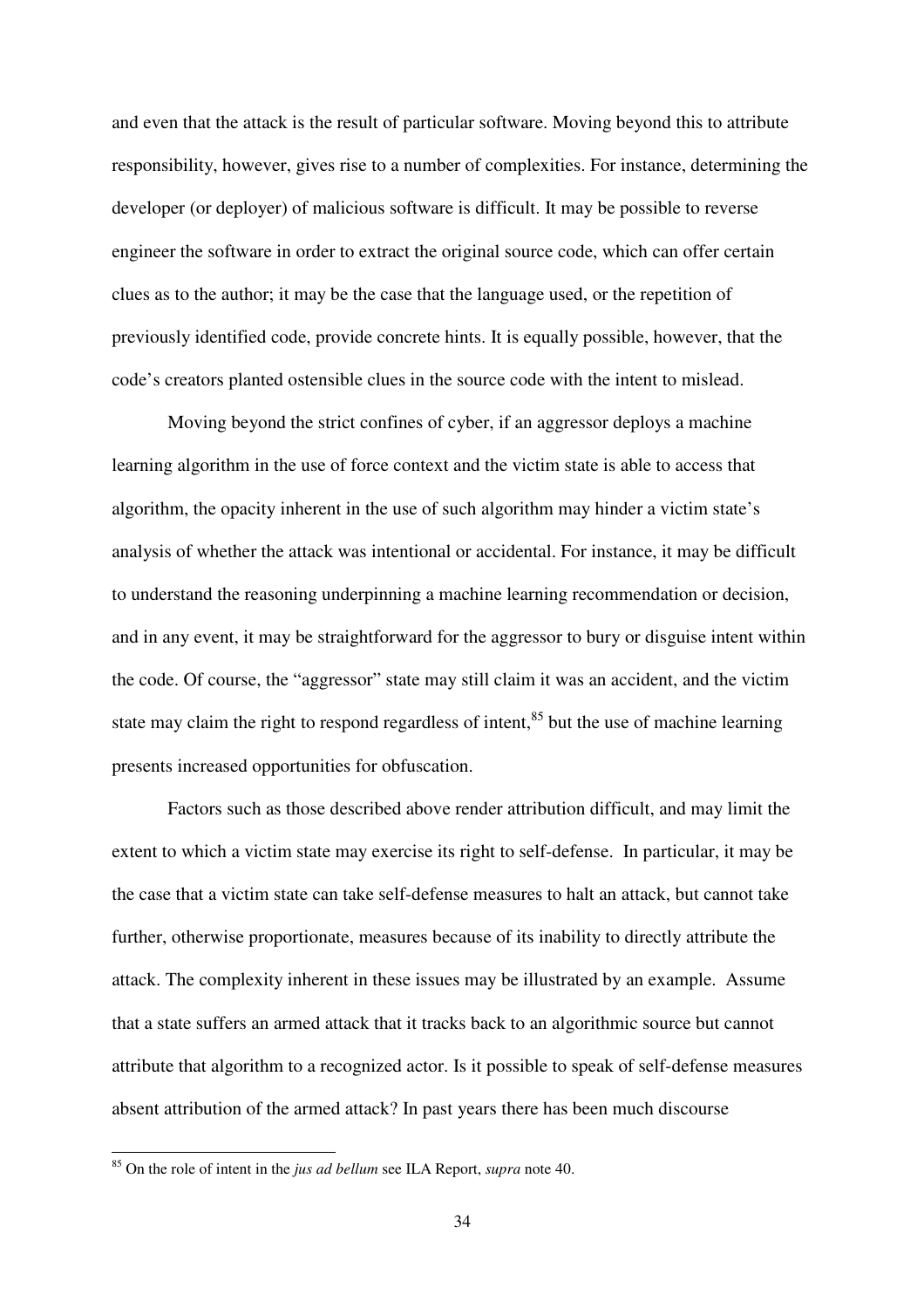surrounding self-defense against armed groups.<sup>86</sup> The United States, United Kingdom, and other states have argued that states may engage in self-defense against armed groups operating from the territory of other states but without attribution to the other state. That is, the right to self-defense is not predicated on the identity of the attacker but on the need of the victim state to use force to defend itself. However, in these scenarios, states and scholars have at least recognized the need to identify the entity behind the armed attack, even if it is an armed group and not a state, before considering a forcible response.

Taking the analogy from the realm of nonstate actors one step further, imagine that the source code appears to show that machines in State A have, through computer networks, caused significant material harm in State B, such as explosions in power stations and military installations that caused loss of life. State A denies responsibility and claims that it did not design or control the algorithm. State B has no evidence to disprove this claim, and it may well be that the algorithm is the work of a third state or a nonstate actor located in a third state. There is no love lost between States A and B, and despite the fact that this algorithm is operating from servers in the former, State A refuses to shut it down. If it cannot contain the damage through other means, State B might claim the right to defend itself by firing a missile at the server farm in the territory of State A, even without evidence of who is behind the attack. Essentially, the question raised by the potential use of untraceable armed attacks is whether the victim state that suffers an attack initiated by an algorithm outside its borders has a right to respond even if it cannot identify the entity—state or armed group—responsible for the algorithm. If so, states must consider whether additional limitations should regulate such a response in light of these special circumstances.

<sup>86</sup> *See, e.g.*, LUBELL, *supra* note 10, ch. 1-3; Michael Bothe, *Terrorism and the Legality of Pre-emptive Force*, 14 EUR. J. INT'L L. 227, 233 (2003); Sean Murphy, *Self-Defense and the Israeli Wall Advisory Opinion: An* Ipse Dixit *from the ICJ?*, 99 AM. J. INT'L L. 62, 64, 67-70 (2005).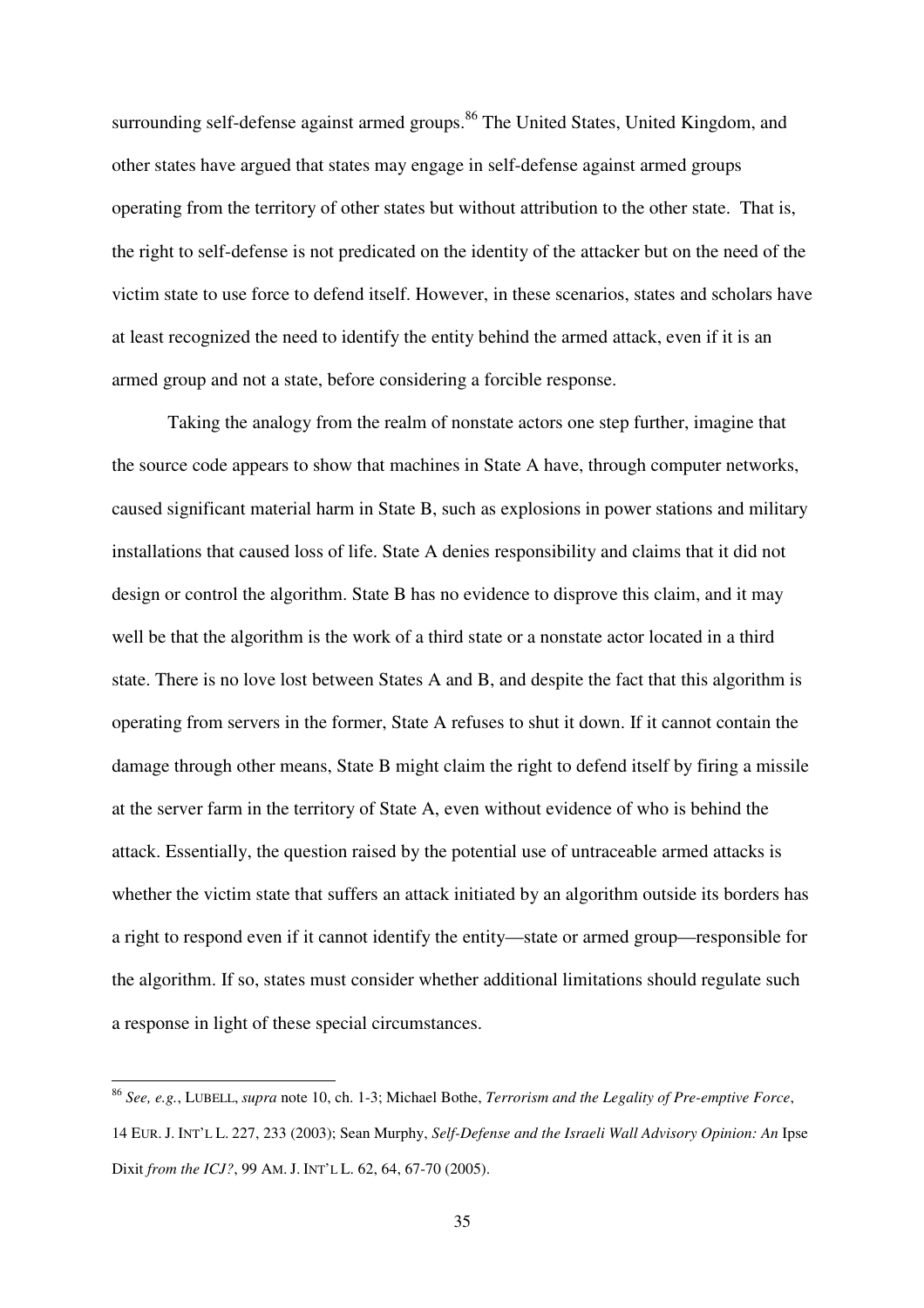# *E. Accountability for a Wrongful Use of Force*

It is possible that the opacity associated with machine learning algorithms may frustrate accountability efforts. If a state makes a decision on the basis of machine learning, the state may not be able to identify or explain the reasoning underpinning that decision. As a result, that state may attempt to deflect scrutiny by pointing to the nature of algorithmic decision-making. A state in this position would effectively be arguing that, if it cannot foresee what an algorithm will do, it cannot be held responsible.

These suggestions fail to take into account existing obligations under international law. States deploy algorithms to perform particular tasks. As such, the state will be held responsible for the acts of the algorithm, in the same manner as it is held responsible for the acts of (human) state agents. $87$  Responsibility cannot be negated simply by the decision to deploy an algorithm: this would undermine the entire framework of international law. Of course, states' continued responsibility poses particular challenges in the context of machine learning, but these are far from insurmountable, and a number of possibilities exist. States' due diligence obligations are particularly relevant. These require that states undertake a number of measures before deploying use of force algorithms, such as testing and impact assessments, and exercise continued oversight during their use. These measures would ensure that, although a state may not know the specific decision that an algorithm will reach in a particular situation, it must, at a minimum, assure itself as to the parameters within which the algorithm operates, the accuracy of the algorithmic model, its limitations, and whether it can make or simply inform a decision. While it is unreasonable to expect an error-free process, just as in any area of decision-making, it seems reasonable to demand a level of due

<sup>87</sup> This includes situations in which such agents act *ultra vires*.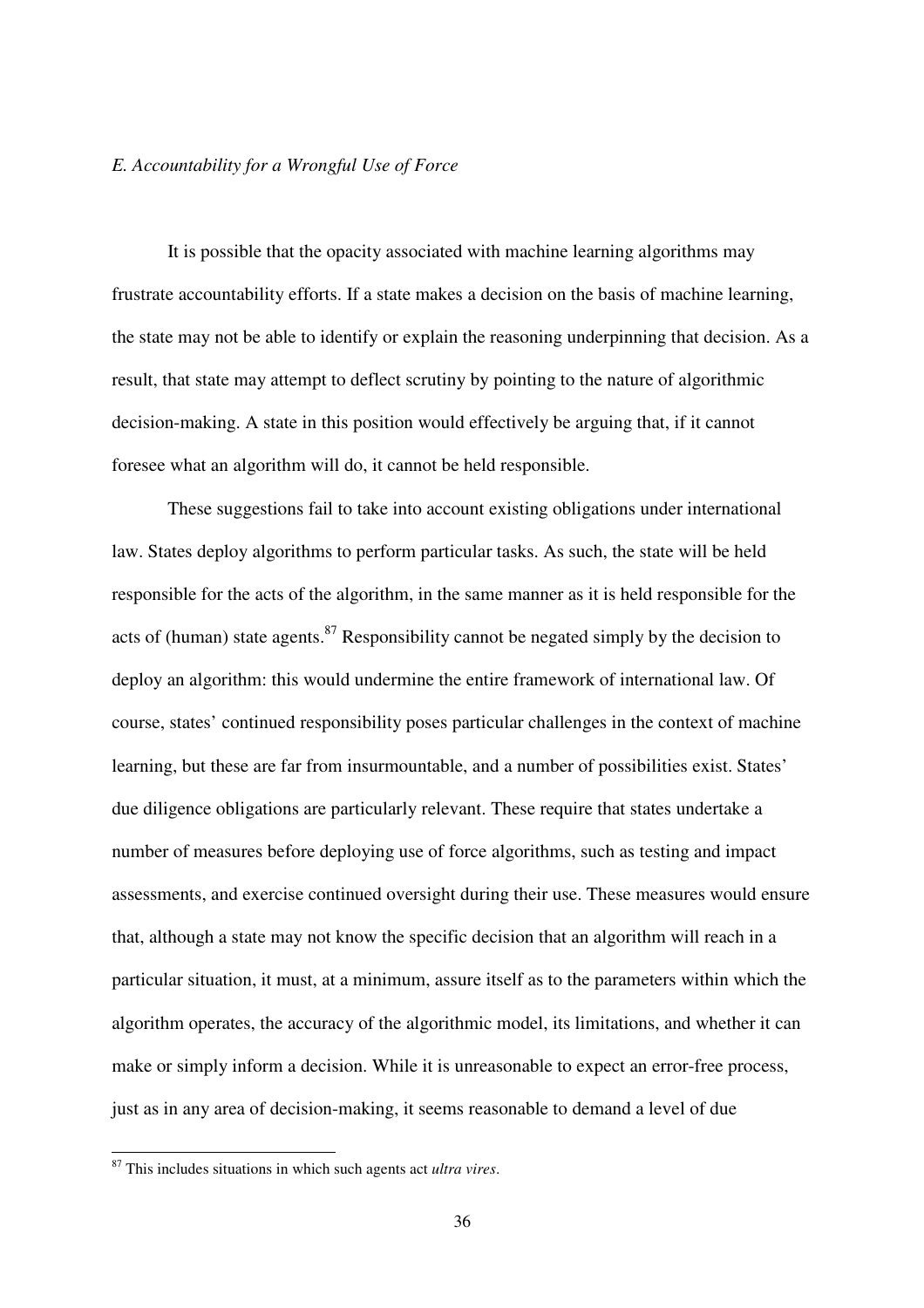diligence, according to which a state should be able to explain the algorithmic decisionmaking process and why it took a particular course of action.<sup>88</sup>

These requirements further indicate that the use of machine learning may actually facilitate transparency and accountability. Satisfying the above-mentioned international legal obligations before they deploy algorithms will force states to ensure that they have an appropriately structured decision-making process. This process, and (for instance) its emphasis on the need to understand how an algorithm weighted particular input factors, may enable a state to give an explanation of the reasoning underpinning a decision that is more accessible than human reasoning, and would be preferable to an explanation that simply invoked the official's "experience" or "intuition."

#### IV. CONCLUSION

The goal of this essay was to identify different decision-making points that arise in the context of states' use of force, to anticipate ways in which states may resort to machine learning algorithms to inform or make those decisions, and to highlight potential legal, policy, and ethical challenges that will arise as they do so. In general, we suggest that there may be situations in which the use of machine learning algorithms could actually improve the accuracy of states' use of force decision-making, but there are also situations in which states should be exceedingly cautious in resorting to machine learning tools.

There are some potentially broader implications for the use of force as machine learning tools proliferate, which we flag here for future consideration. One overarching

<sup>&</sup>lt;sup>88</sup> As in non-algorithmic situations, the due diligence requirement focuses on the process rather than the outcome. As such, it is possible that an algorithm—just like a human—may "get it wrong" without giving rise to legal responsibility.